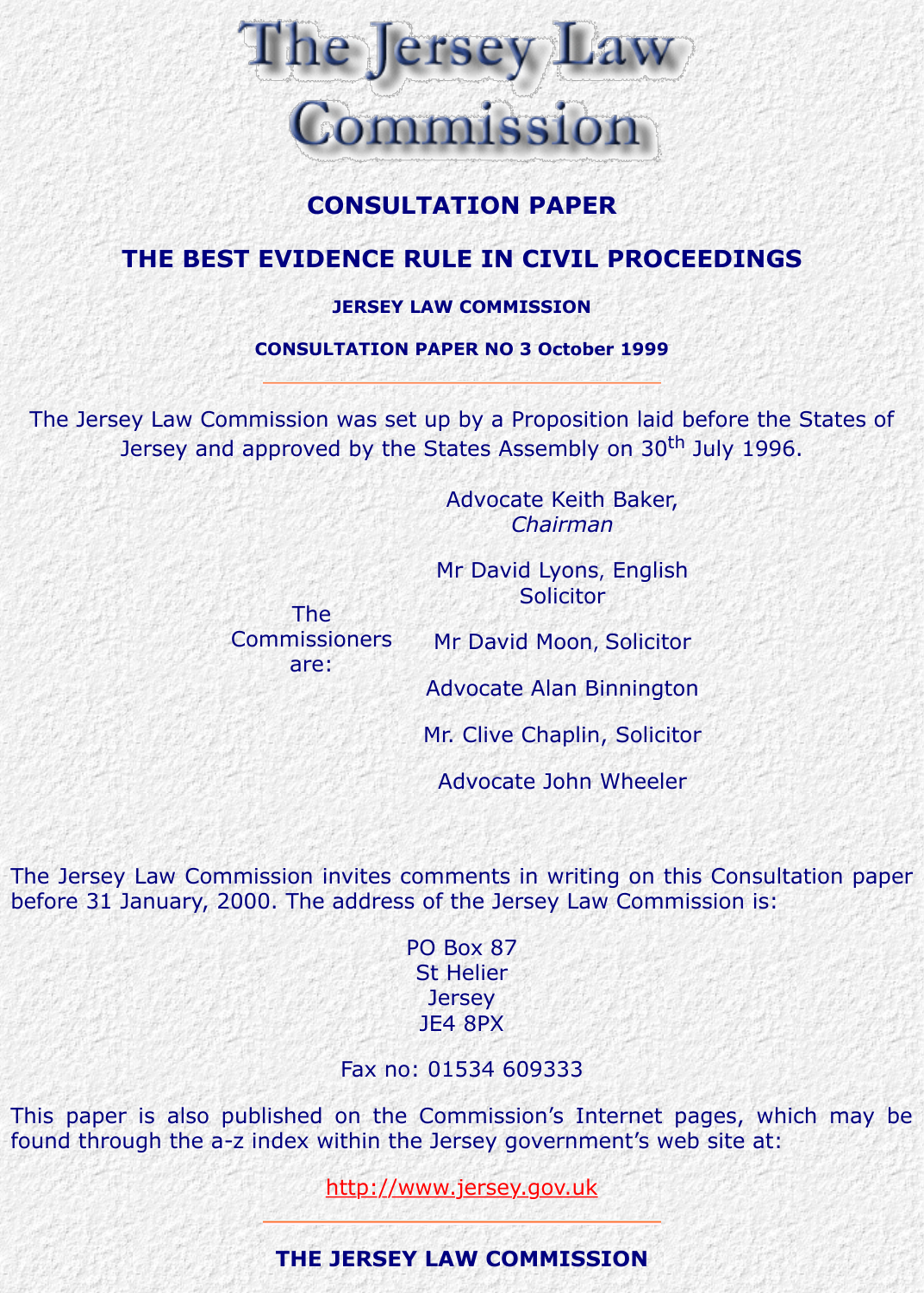- **3. The Position in Jersey**
- **4. The Position under English Law**

**4.2 The 1968 Reforms**

**[4.3 The Englis](http://www.lawcomm.gov.je/best_evidence_rule_consultation_paper.htm#Definition%20of%20the%20Rule)h Law Commission's [Recommendations in](http://www.lawcomm.gov.je/best_evidence_rule_consultation_paper.htm#The%20Problems%20to%20be%20Addressed) 1993**

**[4.4 Civil Eviden](http://www.lawcomm.gov.je/best_evidence_rule_consultation_paper.htm#The%20Position%20in%20Jersey)ce Act [1995](http://www.lawcomm.gov.je/best_evidence_rule_consultation_paper.htm#The%20Position%20Under%20English%20Law)**

**5. Conclusio[ns and Recommend](http://www.lawcomm.gov.je/best_evidence_rule_consultation_paper.htm#The%201968%20Reforms)ations**

**6. Quest[ions for Consultation](http://www.lawcomm.gov.je/best_evidence_rule_consultation_paper.htm#The%20English%20Law%20Commission=s%20Recommendations%20in%201993)**

**Appendices –**

**A. Provisional Conclusions of the English [Law Commission](http://www.lawcomm.gov.je/best_evidence_rule_consultation_paper.htm#Civil%20Evidence%20Act%201995)**

**B. Summary of Recommendations of the E[nglish Law Commission](http://www.lawcomm.gov.je/best_evidence_rule_consultation_paper.htm#Conclusions%20and%20Recommendations)**

## **THE [BEST EVIDENCE RULE IN CIVIL PROCEED](http://www.lawcomm.gov.je/appendix_a_bestevidence_rule_paper.htm)INGS**

The Law Commissi[on is enquiring into the usefulness of the h](http://www.lawcomm.gov.je/appendix_b_bestevidence_rule_paper.htm)earsay rule proceedings and whether the rule against hearsay evidence should be retained in whole or in part.

1. **Definition of the Rule** (Contents List)

1.1 It is a general rule that the best evidence of which the nature of the case will admit must be produced if it can possibly be obtained; if not, then the next best evidence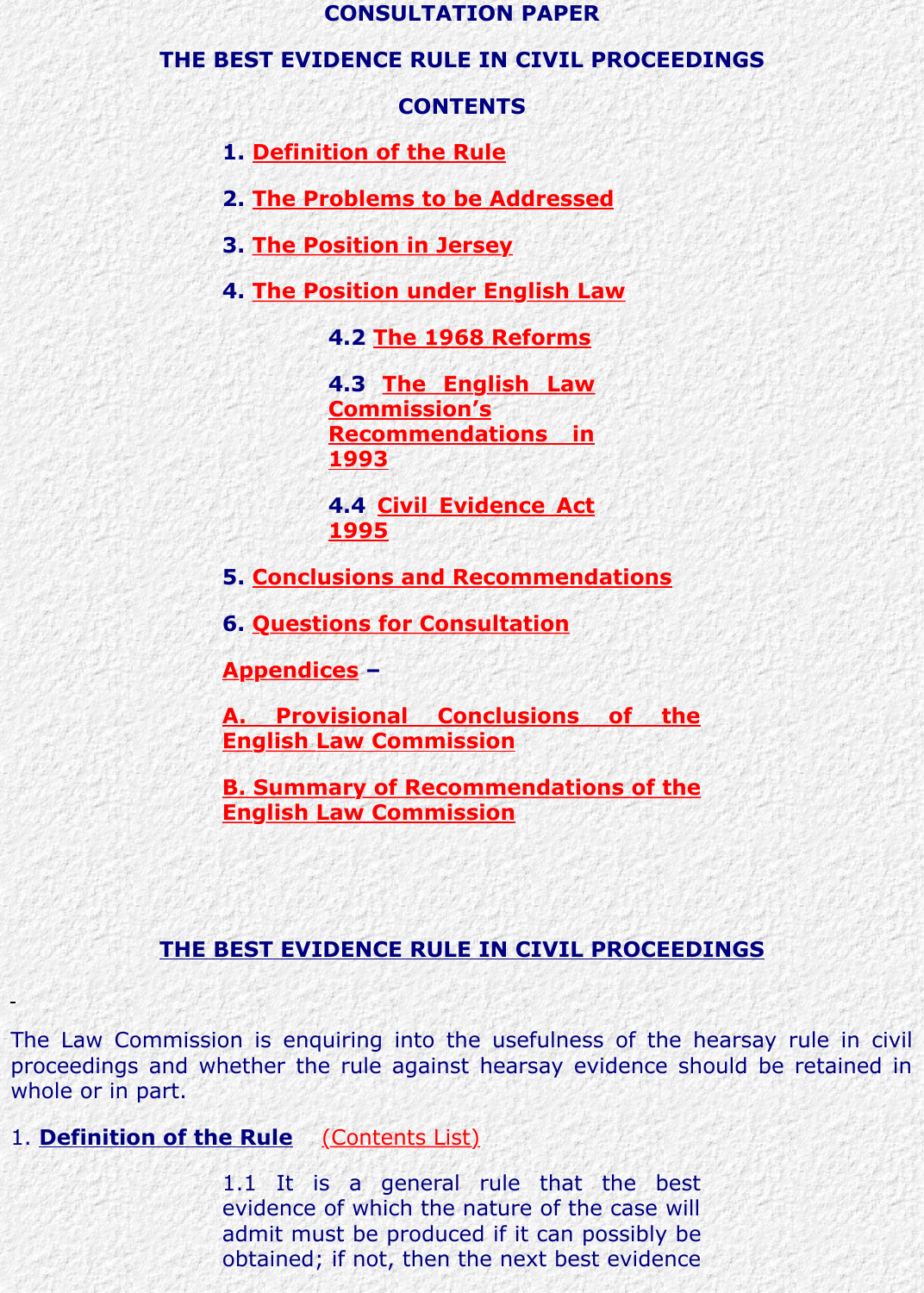that can be obtained is admitted. As a general rule where a written document is to be used as proof, the original document must be produced and proved and where a fact can be proved by persons who actually saw or heard it, they must be called.

1.2 Hearsay in general terms prevents a person testifying to the truth of what he has been told by another person. Cross's formulation of hearsay is that:

*"an assertion other than one made by a person while giving oral evidence in the proceedings is inadmissible as evidence of any fact asserted."*

(Cross on Evidence (7th Edition 1990) p. 42)

1.3 This formulation covers not only the exclusion of assertions by persons who do not give oral evidence at the trial (which is hearsay in the strict sense of the term), but also the exclusion of previous statements by persons who do give evidence at the trial. Assertions may be made orally, in writing or by conduct. If made for the purpose of proving a fact, the assertion is caught by the common law rule and rendered inadmissible.

1.4 The applicability of the rule to assertions made orally or in writing is easy to see. "A" is not allowed to give evidence in Court of what "B" told him or what he saw in a document if the purpose is to assert the truth of what was heard or read. The rule also covers conduct which is assertive of a fact in issue. For instance a dying victim's signs to witnesses in response to the question of who had attacked him are said to be assertive of the truth of the identity of his attacker and would be inadmissible.

If English Common Law is applied some of a dying victim's signs to a witness may be admissible and others may not. There needs to be sufficient evidence that the deceased knew he was in a dying state at that time and has a hopeless expectation of imminent death.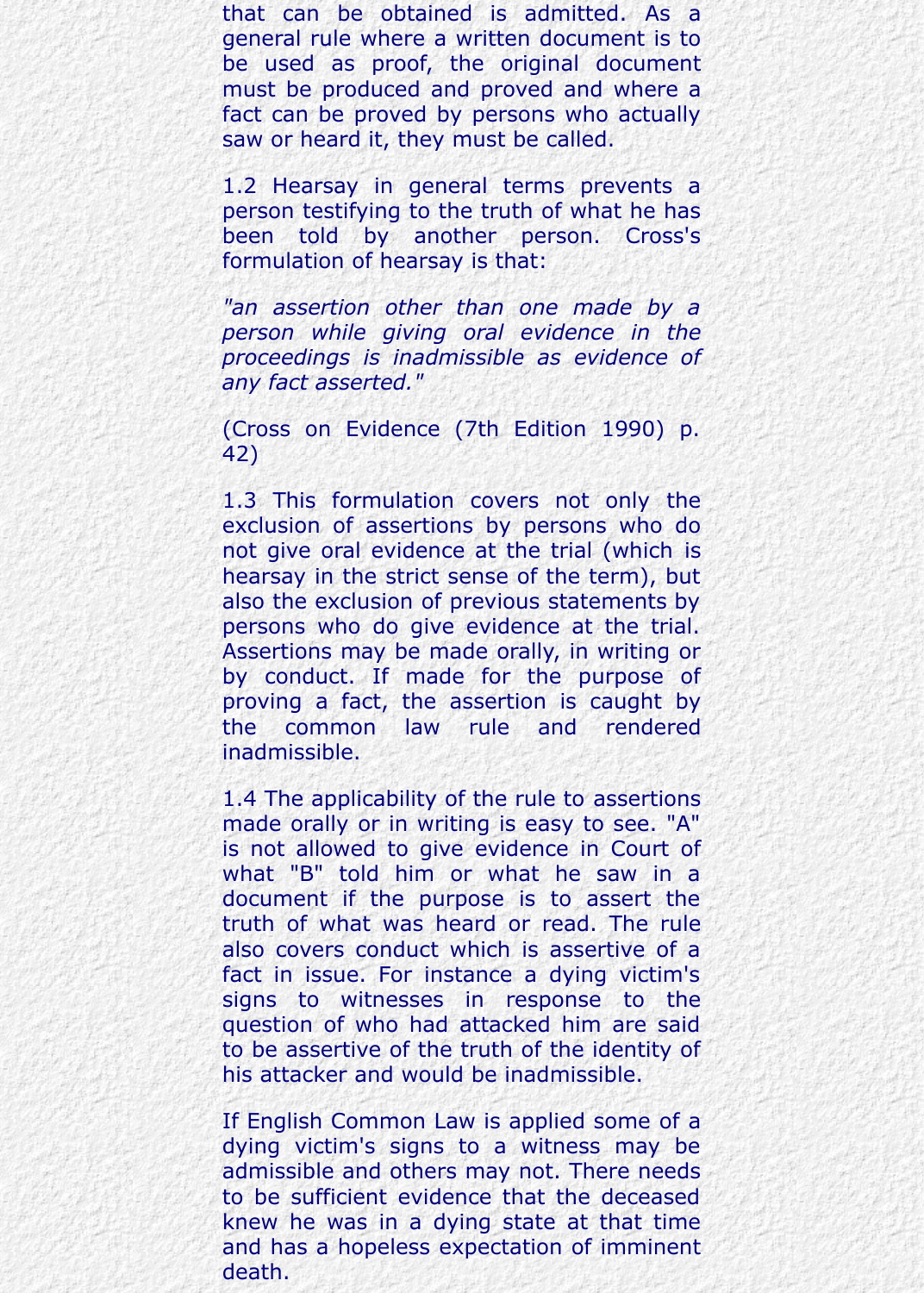reception of such evidence is the light that it sheds upon the act or event in issue; in its absence, the transaction in question may not be fully or truly understood and may even appear to be meaningless, inexplicable or unintelligible. Evidence of both facts and statements may be received as part of the Res Gestae. The evidence which may be received as part of the Res Gestae may be broadly divided into four categories;

(i) Statements by participants in or observers of events;

(ii) Statements concerning the maker's performance of an act;

(iii) Statements concerning the maker's state of mind or emotion; and

(iv) Statements of physical sensation.

The application of the doctrine of Res Gestae within Jersey is far less developed, and its application within civil proceedings would not appear to have been tested before the Jersey Courts. However, in the criminal case of Lundy-v-Attorney General 1996 JLR 193 CA, the application of the doctrine within criminal cases was clearly accepted by the Court.

#### 2. **The Problems to be Addressed** (Contents List)

2.1 Overheard statements and other indirect evidence and documents which recite facts which might be highly relevant to the just determination of issues before the Court cannot be admitted as evidence of the facts covered by them.

2.2 For evidence produced by computers or other technology [to be admissible](http://www.lawcomm.gov.je/best_evidence_rule_consultation_paper.htm#CONTENTS) before the Court it has to be adduced by the appearance in Court of the person operating the machine or if appropriate be supported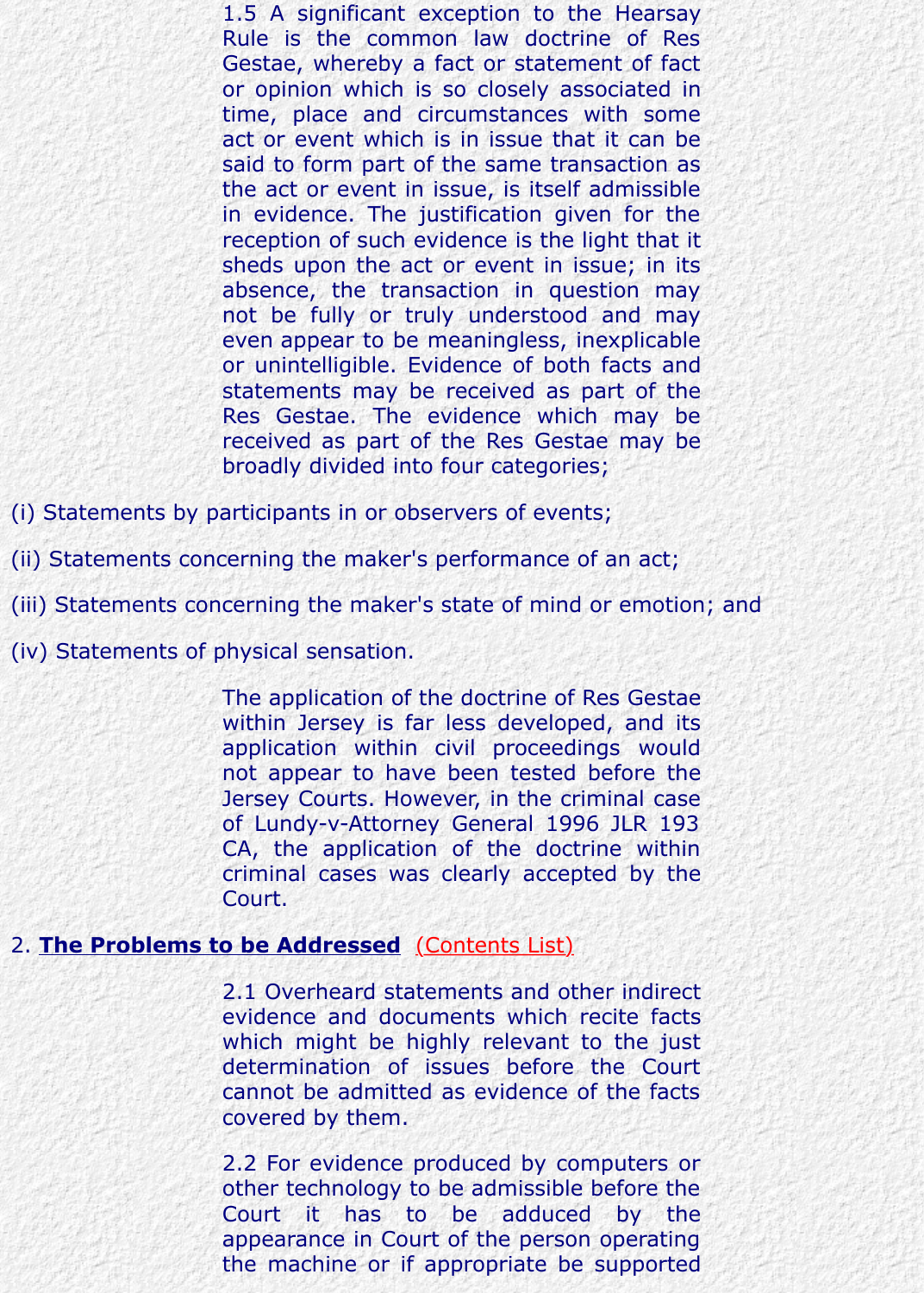by an affidavit sworn by that person. It may also be necessary where human intervention in the process is involved for those who have intervened to give evidence before the Court. For example, where the originator of that data, say a meter reader or some other person involved in "logging" information, passes that information to a person who then inputs that data into a computer, both persons may need to give evidence. The meter reader's manual records are likely to have been destroyed shortly after inputting. The reliability of such evidence is clearly difficult to establish and often can at best rely upon assumptions.

2.3 The widespread use of computers, scanning devices, microfilm, the internet and other technology in all aspects of personal, professional and business life give rise to questions as to the legal implications of holding computer recorded data and document "imaging" and their use as evidence in legal proceedings.

2.4 The main questions to be addressed are:-

The implications of transferring computer generated records direct to computer disc, thus avoiding the need to print such records on paper. This also applies to customer statements, which may be currently transferred to microfilm after printing, but which could be retained on computer disc and not printed.

(2) Whether paper records received by a company could be transferred on to computer disc via a data image processing system and the original paper records destroyed.

(3) The admissibility of such records in evidence.

2.5 Many of the issues raised result from the application of relatively recent technology and as such have not yet been addressed by the Jersey Courts. The best evidence rule requires that the evidence should be the best the case will allow. Of obvious interest,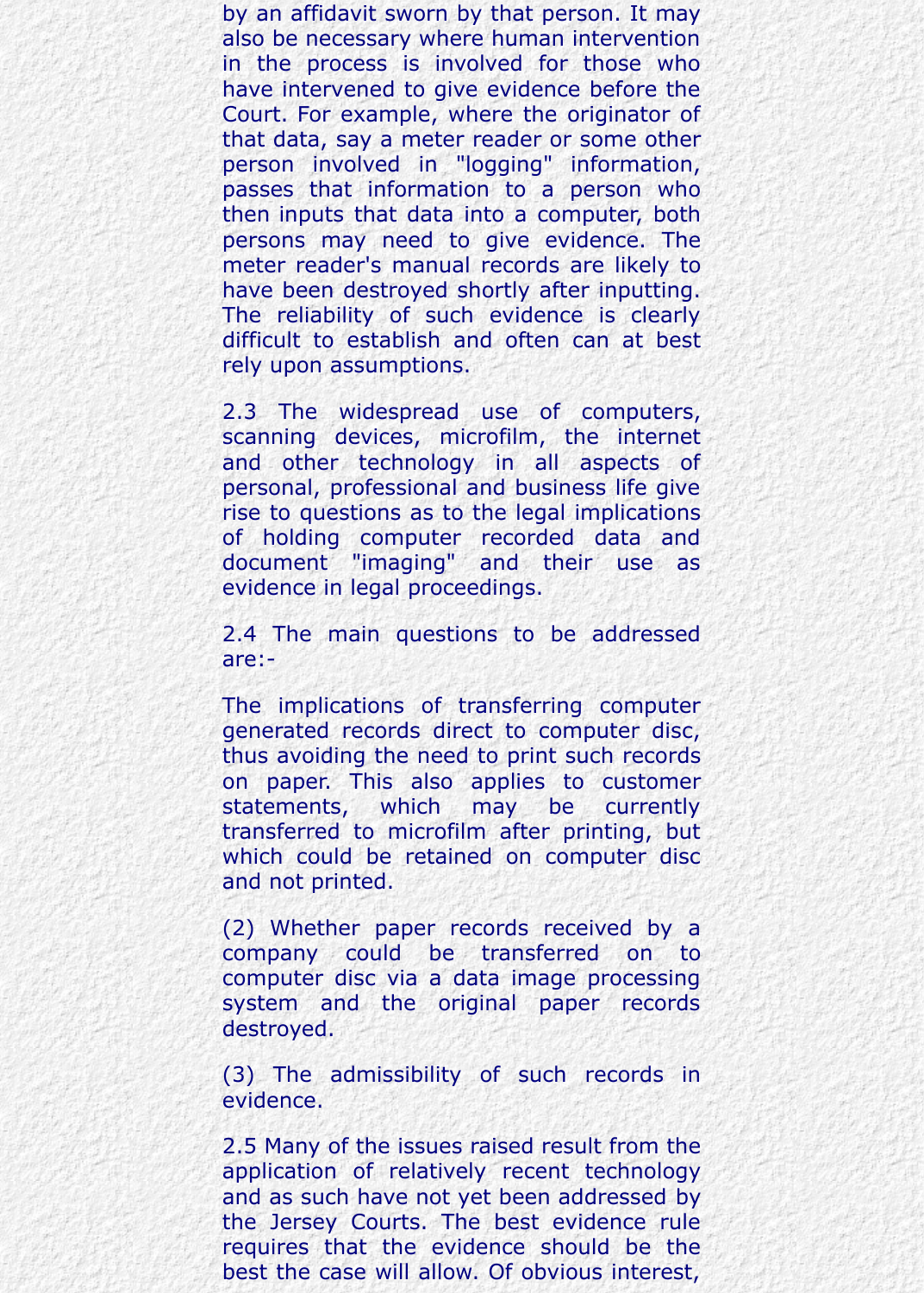therefore, is the question of the destruction of original documents and their replacement with electronically recorded copies.

2.6 The States of Jersey have addressed this question to a limited extent in enacting the Companies (amendment No. 3) (Jersey) Law 1997, which, inter alia, substituted for article 202 of the Companies (Jersey) Law 1991 Articles 201A and 202 which enables the Registrar of Companies to record the information contained in documents in any form approved by the Finance and Economics Committee, that can itself be inspected and can be copied in legible form and, having done so, he is permitted to destroy the original documents immediately. Copies of or extracts from records so made, certified in writing by the Registrar, under his seal, as accurate, are admissible in evidence in all legal proceedings as of equal validity with the original record and as evidence of any fact stated in it of which direct oral evidence would be admissible.

2.7 The Bankers Books Evidence (Jersey) Law, 1986 also seeks to overcome some of the difficulty associated with the hearsay rule but gives rise to certain problems which have not yet been decided by the Courts.

2.8 The law contains a very wide definition of "bankers books", viz:-

*"Art. 1 (2) To conform to other such references Expressions in this law relating to Abankers books@ include ledgers, day books, cash books, account books and other records used in the ordinary business of the bank, whether those records are in written form or are kept on microfilm, magnetic tape or any other form of mechanical or electronic data retrieval mechanism"* [underlining inserted]

2.9 Furthermore, Articles 2 and 3 of the Act provide that ".........*a copy of any entry in a banker=s books shall in all legal proceedings be received as prima facie evidence of such entry........"* (Article 2) provided that "..........*it be first proved that the book was at the time of the making of*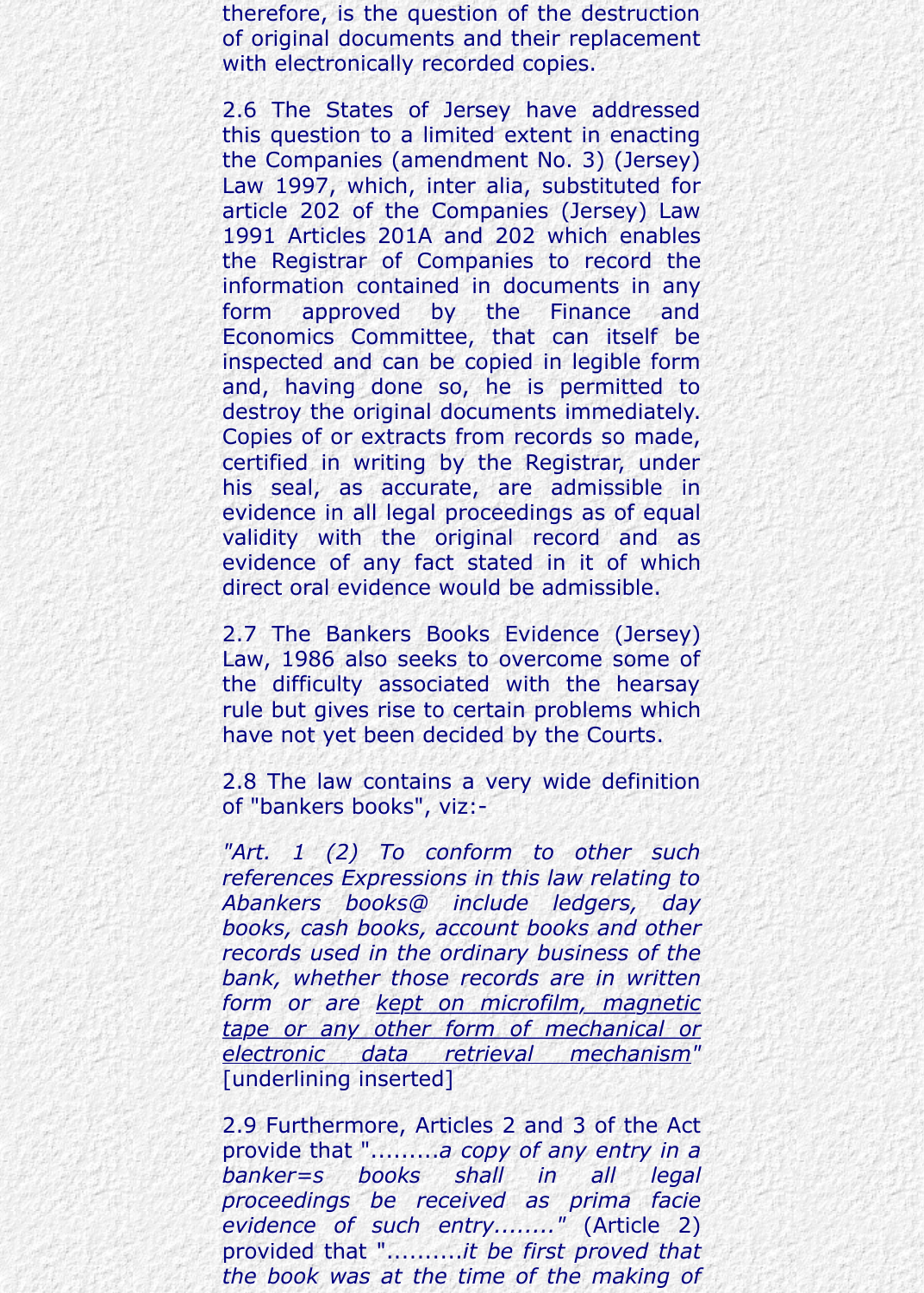*the entry one of the ordinary books of the bank, and that the entry was made in the usual and ordinary course of business, and that the book is in the custody or control of the bank."* (Article 3 (1)).

2.10 The effect of Article 3(1) is uncertain, there having been no reported cases to date in which its application has been considered. This raises the question of whether documents received by the bank before being scanned, and the original destroyed, fall within the definition of the "ordinary books of the bank" - it is certainly arguable that they are actually copies of the ordinary books of the sender.

2.11 However, it is likely that these received records will be regarded as part of the "bankers books", as part of the ".....*other records used in the ordinary business of the bank........" (*Article 1(2)).

2.12 A second potential stumbling block lies in relation to the verification of copies under Article 4, which provides that:-

*"Art. 4 (1) - A copy of an entry in a banker's book shall not be received in evidence under this law unless it be further proved that the copy has been examined with the original entry and is correct.*

*Art. 4 (2) - Such proof shall be given by some person who has examined the copy with the original entry........."*

2.13 The question which arises here is whether the term "original entry" refers to the entry in the original document from which the copy was made, as used by a company to be entered in its records, or whether the entry into a bank's bankers books, whether computer or otherwise, would constitute the Aoriginal@ against which a copy could be checked (although there is a discretion in RSC Ord. 38., r.3(2) (c) to order that evidence of any particular fact be given by copies of documents).

2.14 Since the question has not yet arisen in the Jersey Courts, it is interesting to note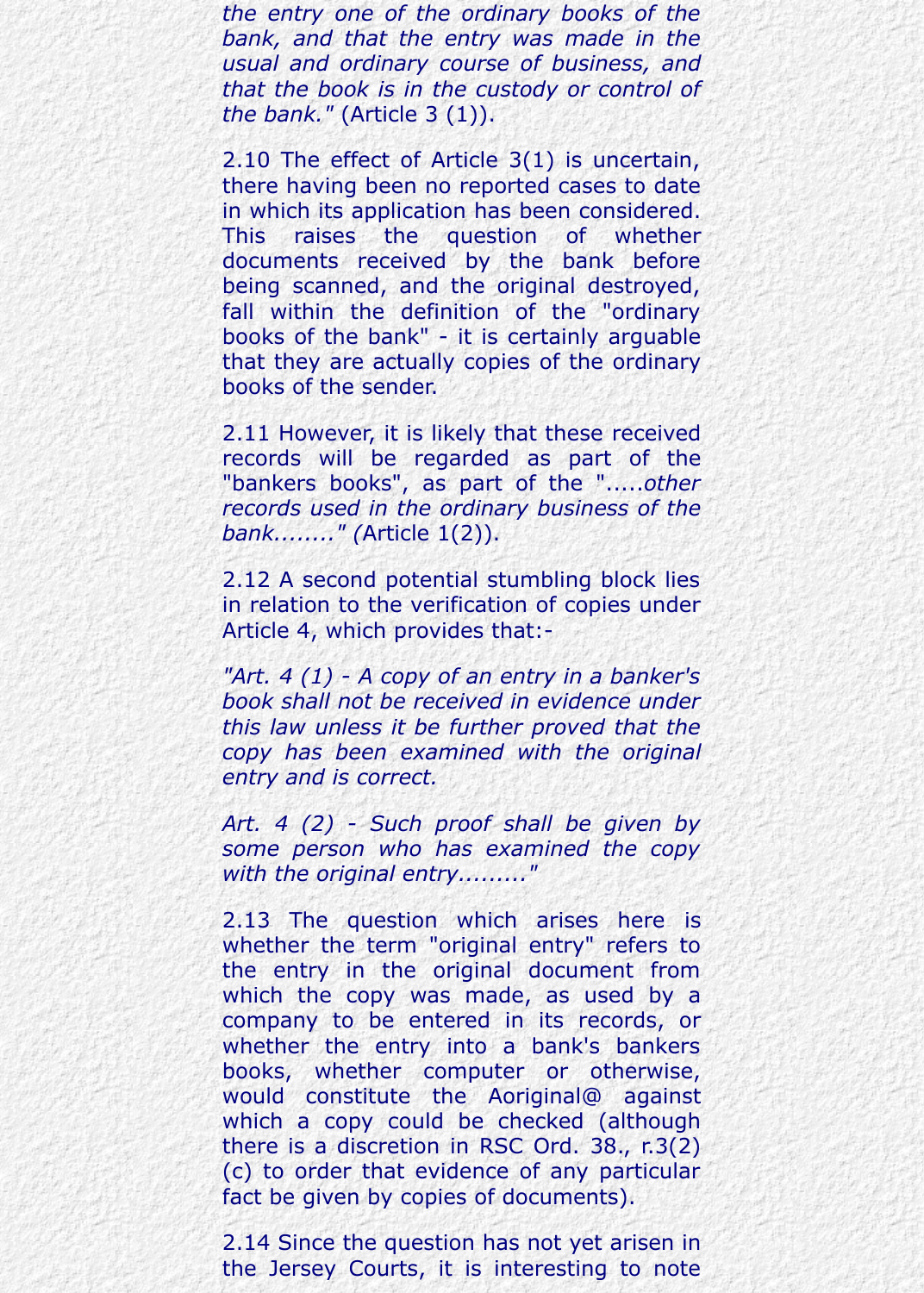2.15 As a result of this new technology it may be that a party to proceedings could be adversely and unfairly affected and a different decision given by the Court solely as a result of this rule of evidence.

### 3. **The Position in Jersey** (Contents List)

3.1 The position under Jersey law would appear to reflect the common law position concerning hearsay which prevailed within England and Wales prior to the enactment of legislation modifying the position within that jurisdiction. That position appears to have been approved by implication in a number of Jersey cases, m[any of which](http://www.lawcomm.gov.je/best_evidence_rule_consultation_paper.htm#CONTENTS) relate to criminal trials:

## **Attorney General v. Kelly [1982] JJ 275 CA;**

This case clearly indicated the position in regard to hearsay, the Court stating at 282:

"*The first question the Court has to decide is whether the additional evidence is legally admissible for the limited purpose proposed by the Attorney General. The Court has no doubt that it is. We have been referred to the case of Subramaniam v. Public Prosecutor [1956] I W.L.R. 965, and at page 970 the following principle is stated "Evidence of a statement made to a witness by a person who is not himself called as a witness may or may not be hearsay. It is hearsay and inadmissible when the object of the evidence is to establish the truth of what is contained in the statement. It is not hearsay and is admissible when it is proposed to establish by the evidence, not the truth of the statement, but the fact that it was made". That principle, it appears to*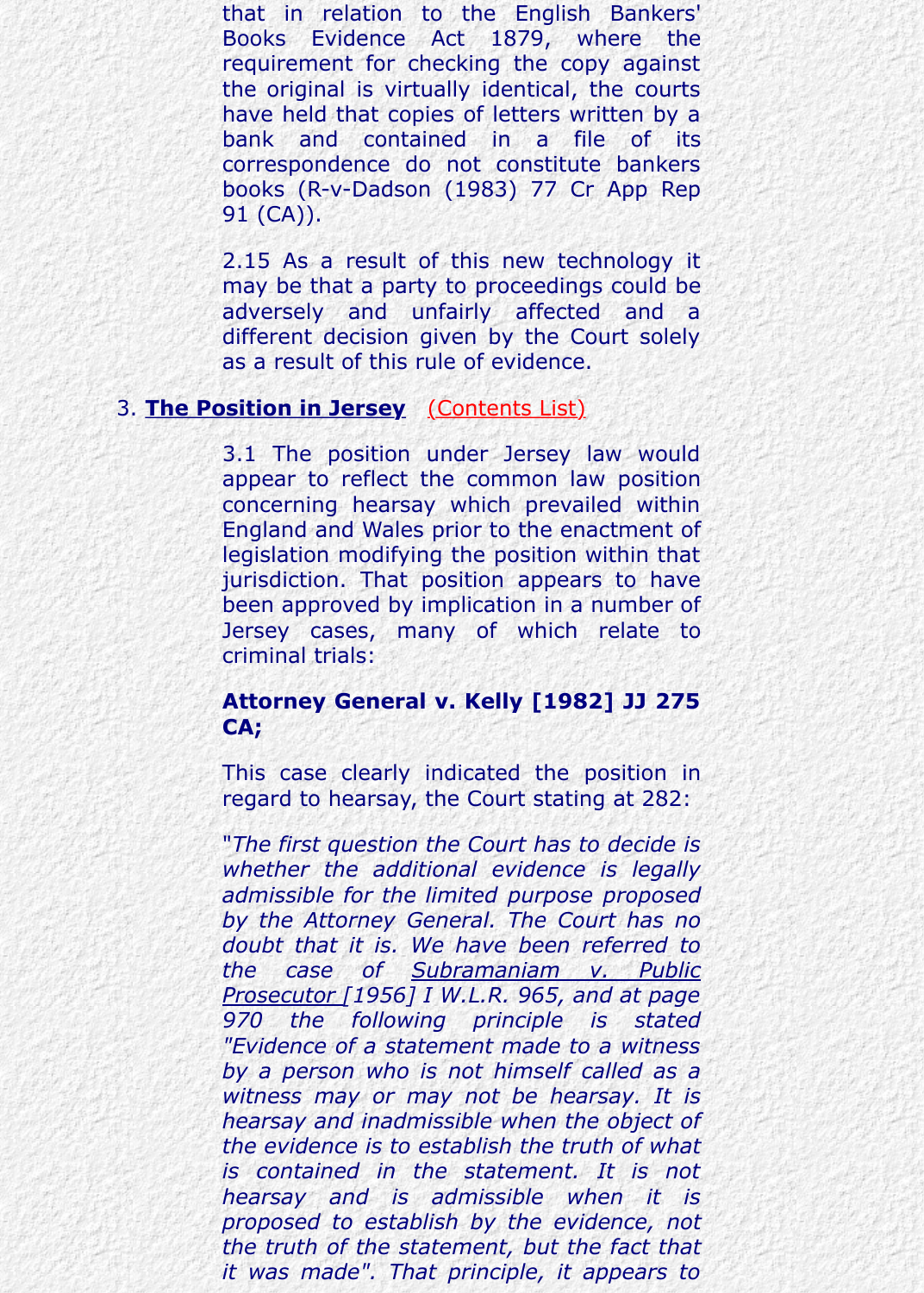*us, clearly sets out the law."*

**Attorney General v. Christopher Eugène Curtin (8 January 1992) Jersey Unreported Judgments RC:**

The Court stated;

"*The rule against hearsay is stated at Archbold - Criminal Pleading Evidence and Practice - 43rd edition, paragraph 11 - 3 at p.1084:*

*"Former statements of any person, whether or not he is a witness in the proceedings, may not be given in evidence if the purpose is to tender them as evidence of the truth of the matters asserted in them, unless they were made by a defendant and constitute admissions of fact, relevant to those proceedings."*

*It was not disputed that the evidence of that which the child had said was hearsay and therefore inadmissible."*

### **Pacific Investments Limited v. Christensen and Others, (24 November 1995) Jersey Unreported Judgments,CA;**

The Court stated that:

*A"Mr Michel submitted that the Judgment in the T.R. Case, even if relevant in a non-legal sense, did not constitute evidence at all in this case. References to it, he said, ought not to have been included by Mr Moore in his affidavit, and, having been included, ought to be ignored. Hearsay evidence, with identification of its source, is permissible in an affidavit. Mr Michel submitted, however, that Mr Moore's references to Hoffmann J.'s Judgment were not merely simple hearsay, i.e. statements of what the Judge had said, but double hearsay, i.e. statements of what the Judge said he had derived from evidence in the T.R. Case. Mr Michel contended, on the authority of the English case of Savings & Investment Bank, Ltd. v. Gasco Investments (Netherlands) B.V. [1984] 1 WLR 271, that such double*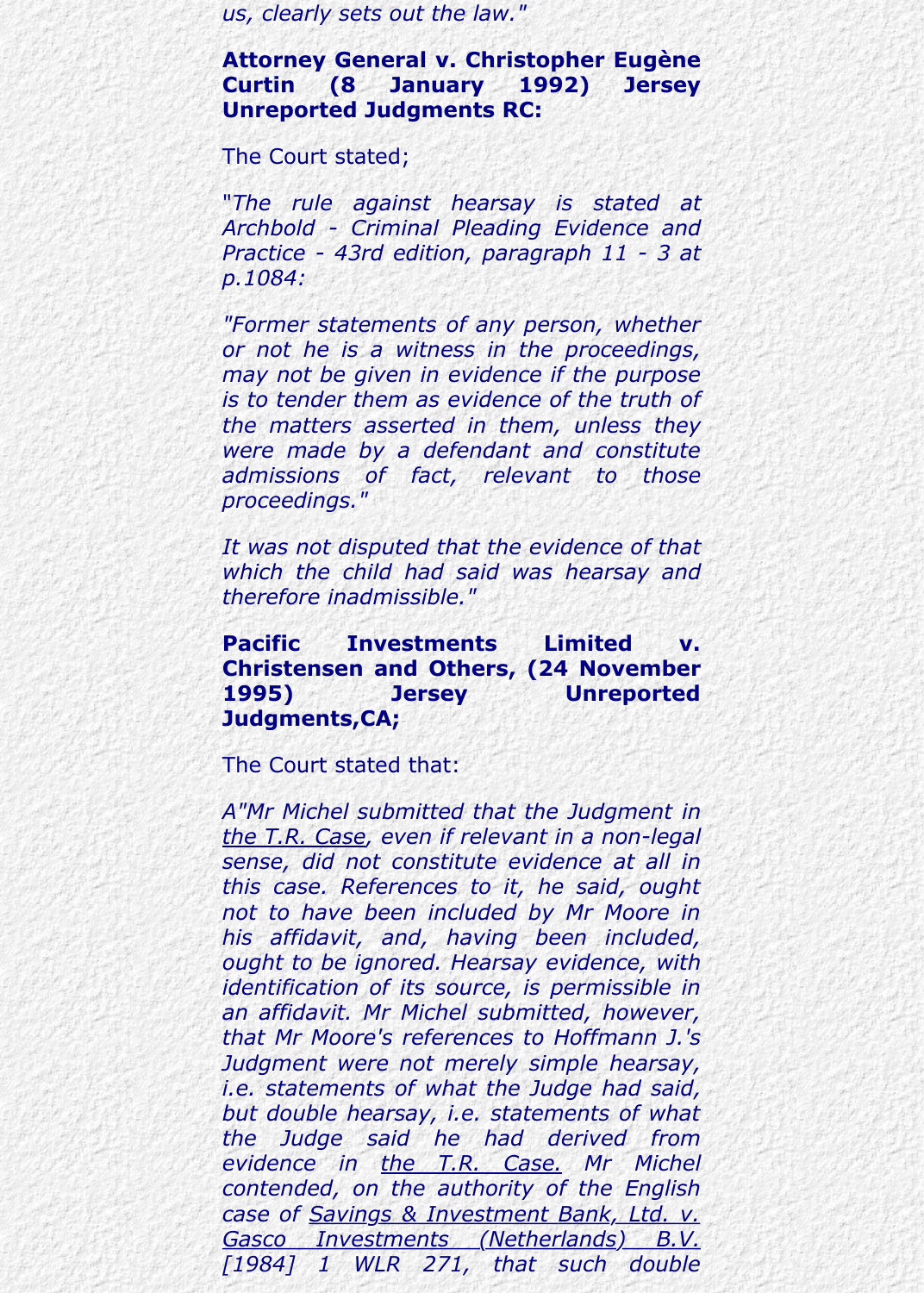*Case, as distinct from the Judge's comments upon them, are admissible in this case against the Appellants", going on to state that*

*"There is no sign in Hoffman J.'s judgment that he had had to resolve any conflict of evidence...The issues which did arise were issues of law, viz. whether the facts showed proper compliance with S.212 or justified the imposition of penalties of S.216"*

#### **Lundy v. Attorney General (1996) JLR 193 CA;**

At 203; the Court again cited the case of Subramaniam v. Public Prosecutor in relation to hearsay as it applied within this jurisdiction.

3.2 The cases referred to above, with the exception of Pacific Investments Limited, were all criminal cases in which the Court appeared to accept and apply the hearsay rule as it is understood in the context of the law in England and Wales, and there can be little doubt that the Jersey Courts currently look to that jurisdiction for guidance. The position in civil cases is not at all clear and needs to be clarified. Comments from local practitioners would indicate that frequently hearsay evidence is submitted and accepted and not challenged by the opposing side, there being no reported cases where the Court has been called to rule on the matter.

## 4. **The Position Under English Law** (Contents List)

4.1 Although there had been some minor reforms concerned with such matters as particular forms of proof of documents and statutory certificates of declarations of certain facts, such as registers of births,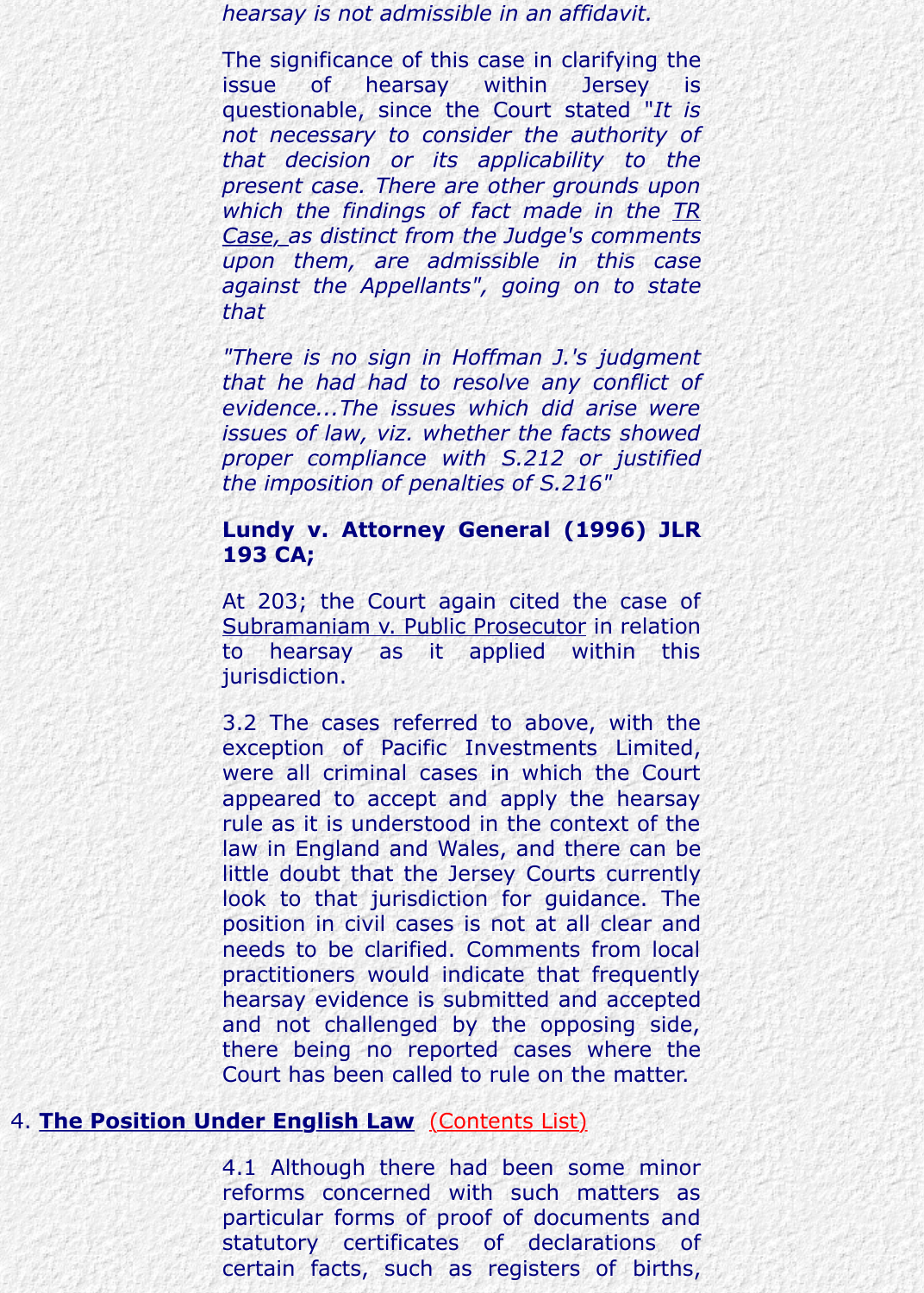rules.

#### 4.2 **The 1968 Reforms** (Contents List)

4.2.1 This was followed by the Civil Evidence Act 1968. Section 2 of this Act, which governed the admissibility of hearsay evidence in most civil proceedings made all first-hand hearsay and much second-hand hearsay admissible provided certain conditions were satisfied.

#### 4.2.2. Section 1(1) provi[ded:-](http://www.lawcomm.gov.je/best_evidence_rule_consultation_paper.htm#CONTENTS)

*"In any civil proceedings a statement other than one made by a person while giving oral evidence shall be admissible as evidence of any fact stated therein to the extent that it is also admissible by virtue of any provision of this part of this Act or by virtue of any other statutory provision or by agreement of the parties, but not otherwise.*"

4.2.3 Section 2(1) stated:-

*"In any civil proceedings a statement made, whether orally or in a document or otherwise, by any person, whether called as a witness in those proceedings or not, shall, subject to this section and to the rules of court, be admissible as evidence of any fact stated therein of which direct oral evidence by him would be admissible."*

The words 'statement' and 'document' in this section have the same definitions as in the Criminal Justice Act 1988;

4.2.4 Section 10 provided:-

*'Adocument' includes, in addition to a document in writing -*

*(b) any photograph;*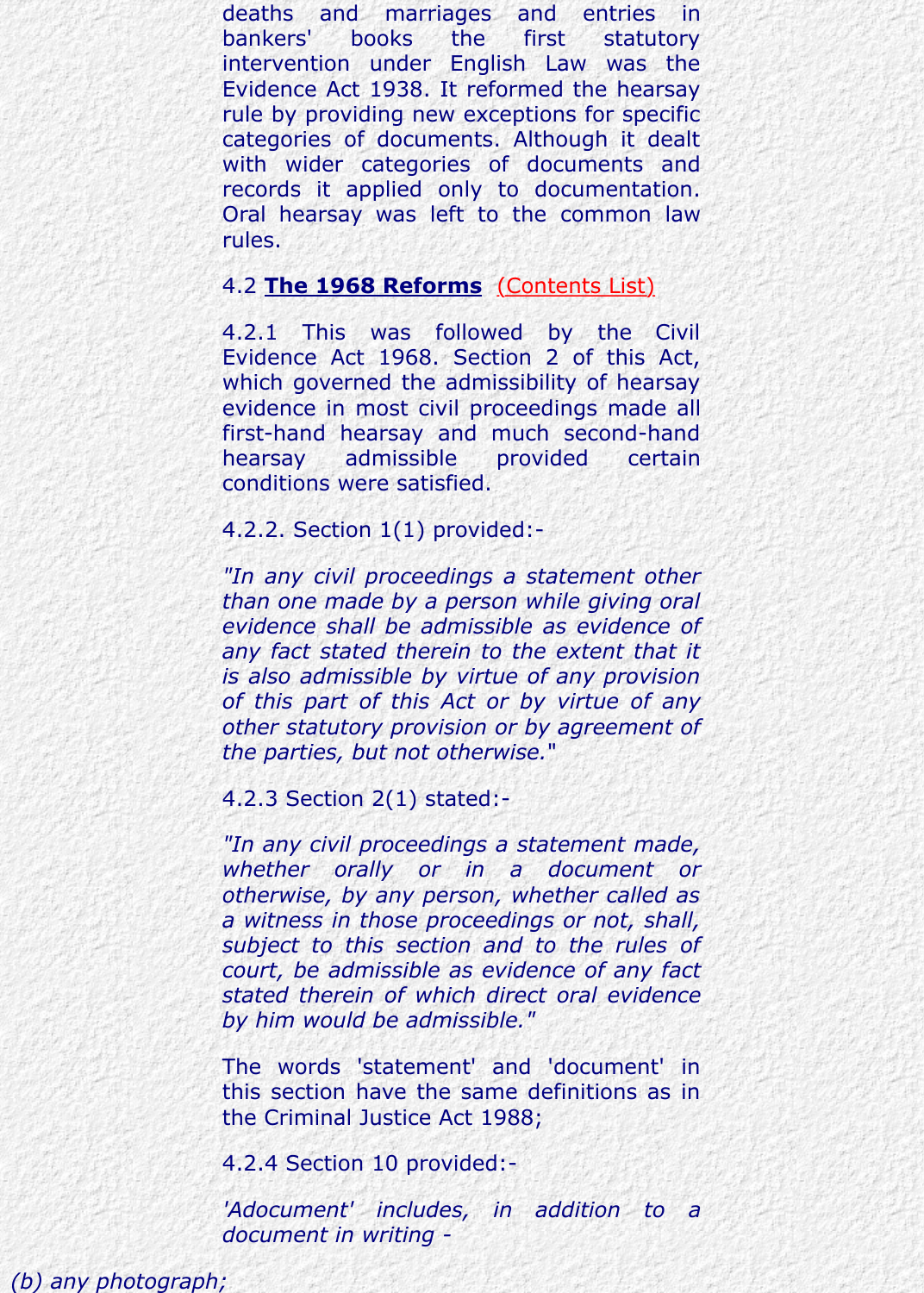*(d) any film, negative, tape or other device in which one or more visual images are embodied so as to be capable (as aforesaid) of being reproduced therefrom;*

*"film" includes microfilm;*

"*statement" includes any representation of fact, whether made in words or otherwise."*

4.2.5. Whether the court would treat documents stored on computer by imaging as a document in writing, or analogous to a photograph is a moot point, the term in subsection (d) *".....other device in which one or more visual images are embodied"* appearing wide enough to cover this possibility.

4.2.6. The admissibility of statements produced by computer is laid down in Section 5, which also contains the definition of computer;

Admissibility;

"Section 5(1) *In any civil proceedings a statement contained in a document produced by a computer shall, subject to the rules of court, be admissible as evidence of any fact stated therein of which direct evidence would be admissible, if it is shown that the conditions mentioned in subsection (2) below are satisfied in relation to the statement and computer in question.*

#### (2) *The said conditions are -*

*(a) that the document containing the statement was produced by the computer during a period over which the computer was used*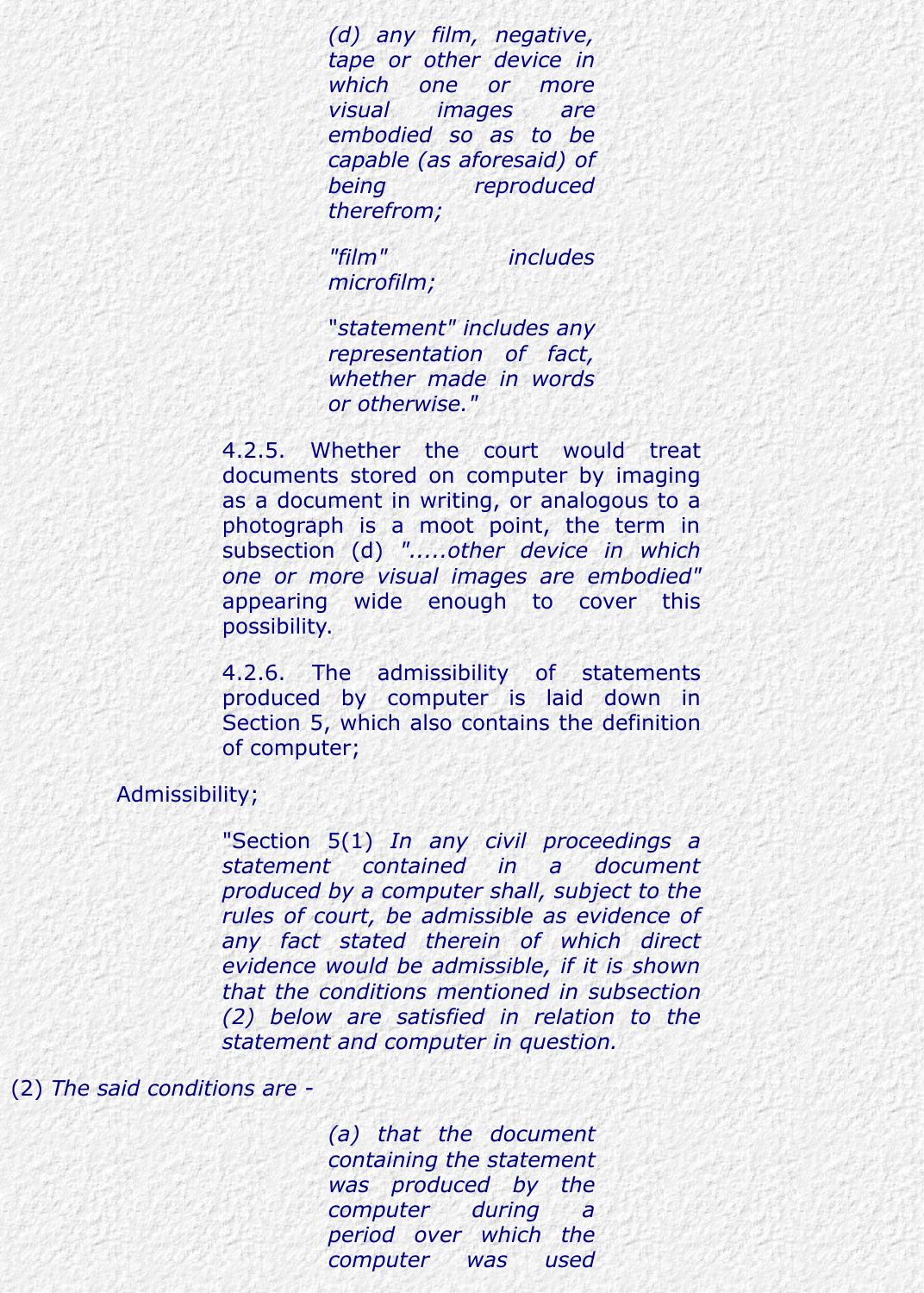*regularly to store and process information for the purposes of any activities regularly carried on over that period, whether for profit or not, by any body, whether corporate or not, or by any individual;*

*that over that period there was regularly supplied to the computer in the ordinary course of those activities information of the kind contained in the statement or of the kind from which the information so contained is derived;*

*(c) that throughout the material part of that period the computer was operating properly or, if not, that any respect in which it was not operating properly or was out of operation during that part of that period was not such as to affect the production of the document or the accuracy of its contents; and*

*(d) that the information contained in the statement reproduces or is derived from information supplied to the computer in the ordinary course of those activities."*

4.2.7. The effect of this section was to admit hearsay statements, including second-hand hearsay statements, contained in computerproduced documents.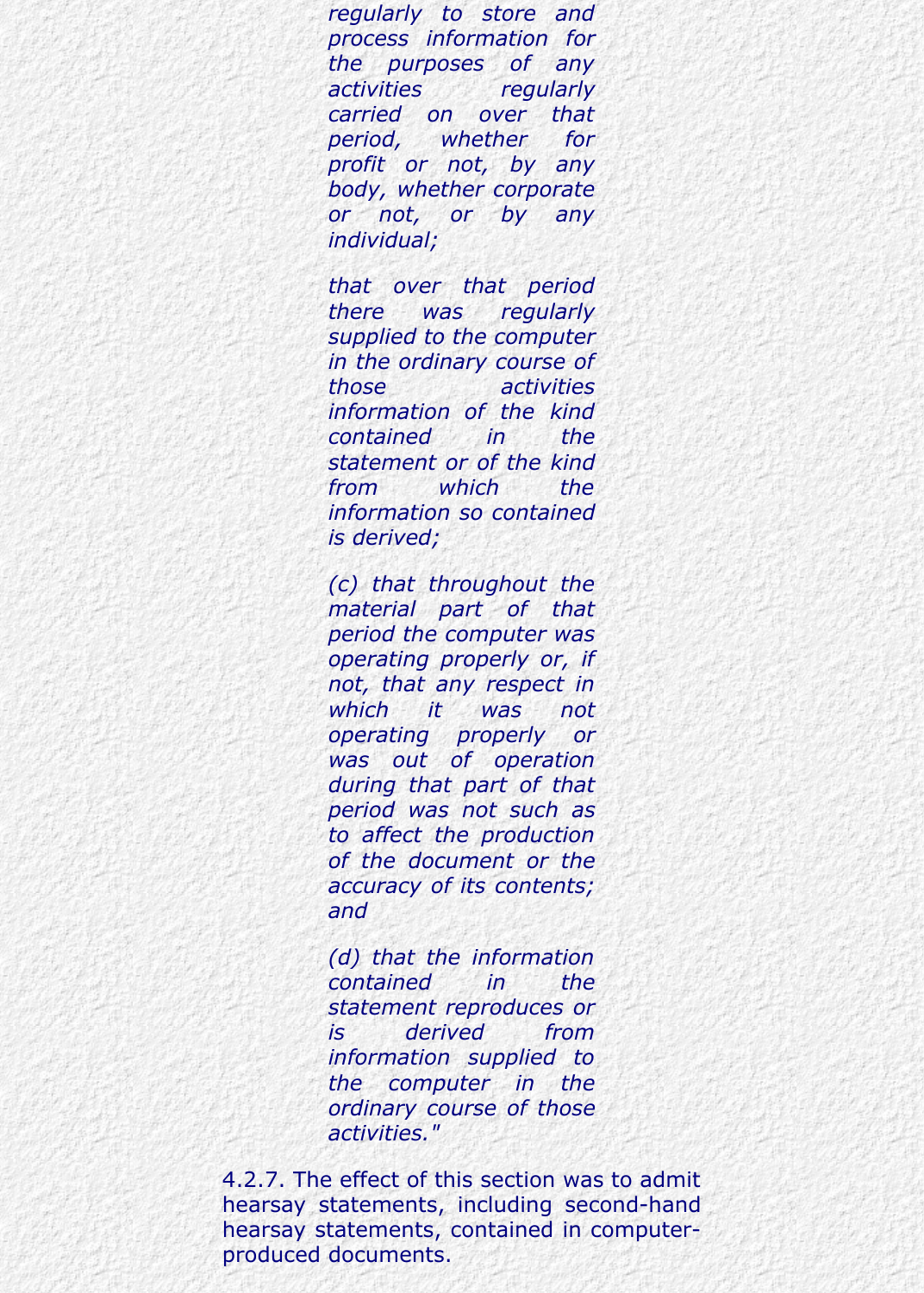4.2.8. Definition;

"Section 5(6) *Subject to subsection (3) above, in this part of the Act 'computer' means any device for storing and processing information, and any reference to information being derived from other information is a reference to its being derived therefrom by calculation, comparison or any other process."*

4.2.9. It is noteworthy that there was direct reference to the storing of information on computer in this section, which would be precisely the situation envisaged by a company 'imaging' documents on to computer.

4.2.10 The effect of Section 5(3) was that 'computer' also means any combination of computers, or different computers operating in succession over the period in question. This appears to have removed any difficulty which may have been encountered by the transfer of the 'imaged' document data from one computer to another - the number of transfers appears immaterial to the admissibility of the information.

4.2.11 Furthermore, Section 5(5) stated that for the purposes of that part of the Act:

> "(a) *information shall be taken to be supplied to a computer if it is supplied thereto in any appropriate form and whether it is so supplied directly or (with or without human intervention) by means of any appropriate equipment;* [underlining inserted]

> *(b) where, in the course of activities carried on by any individual or body, information is supplied with a view to its being stored or processed for the*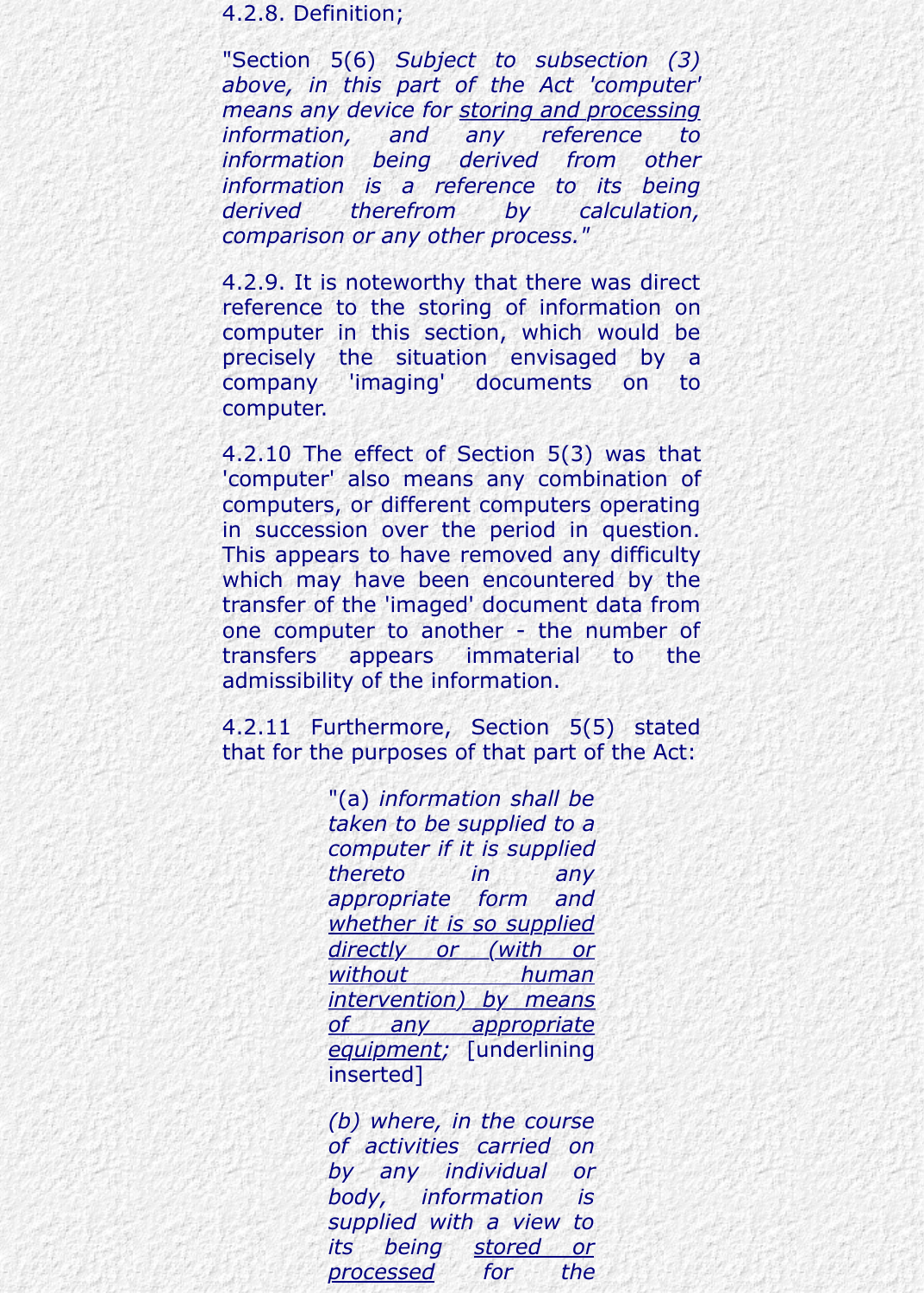*purposes of those activities, by a computer operated otherwise than in the course of those activities, that information, if duly supplied to that computer, shall be taken to have been supplied to it in the course of those activities;* [underlining inserted]

*(c) a document shall be taken to have been produced by a computer whether it was produced by it directly or (with or without human intervention) by means of any appropriate equipment."*

4.2.12 Section 5(5)(a) appears to have allowed for the supply of information by document imaging, while subsection (b) removed the difficulties which may have been encountered regarding the admissibility of documents supplied to a company and stored on computer by them by imaging, rather than those produced by them internally, and stored on computer contemporaneously.

4.2.13 It should be noted that the admissibility of any computer produced document is reliant on proof that the computer in question was operating properly at the time it was dealing with the document concerned. These criteria were set our in Section 5(2);

#### *The said conditions are-*

*"(a) that the document containing the statement was produced by the computer during a period over which the computer was used regularly to store or process information for*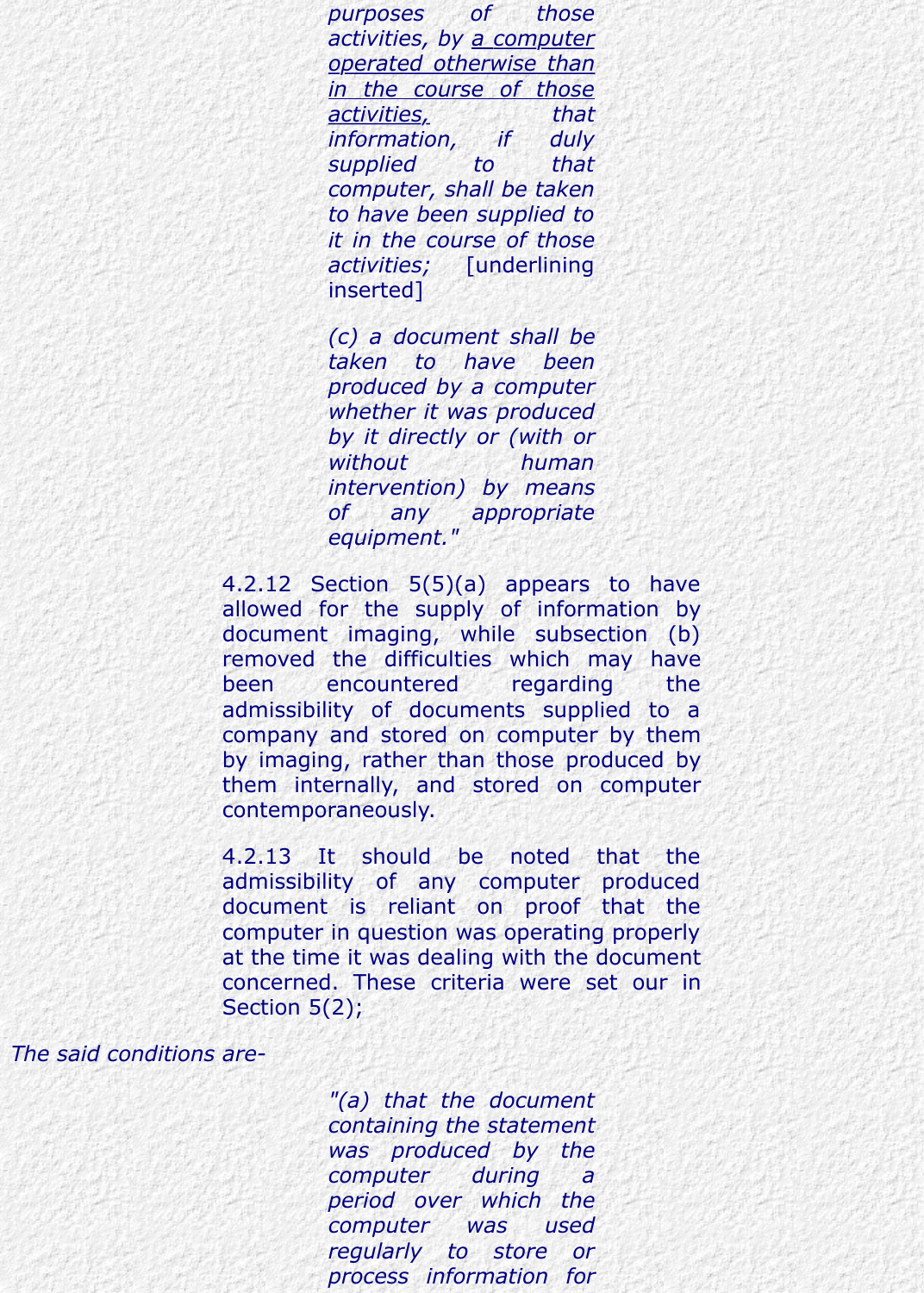*which it was not operating properly or was out of operation during that part of that period was not such as to affect the production of the document or the accuracy of its contents;"*

*not, that any respect in*

4.2.14 Section 8 provided for rules of court to be made, compliance with which was to be regarded as a precondition to admissibility of hearsay evidence. The major safeguard created by the rules, which were made and which were complex, was the requirement to give notice of the intention to adduce hearsay evidence.

### 4.3 **The English Law Commissions Recommendations in 1993** (Contents List)

4.3.1 The English Law Commission was requested in 1989 by the Lord Chancellor to consider the Law of England and Wales relating to admissibility of hearsay evidence in civil proceedings and to advise 'inter alia' whether the rule against hearsay (as modified by the Civil Evidence Acts) should [be retained in whole or in part. The Law](http://www.lawcomm.gov.je/best_evidence_rule_consultation_paper.htm#CONTENTS) Commission published a Consultation Paper provisionally recommending that the rule excluding hearsay evidence should be abolished and the views of the persons and bodies whom they consulted supported their own provisional conclusions. The general view was that the current statutory regime was unwieldy, that the law was unnecessarily difficult to understand and in some instances outmoded and that the rules governing its practical application were too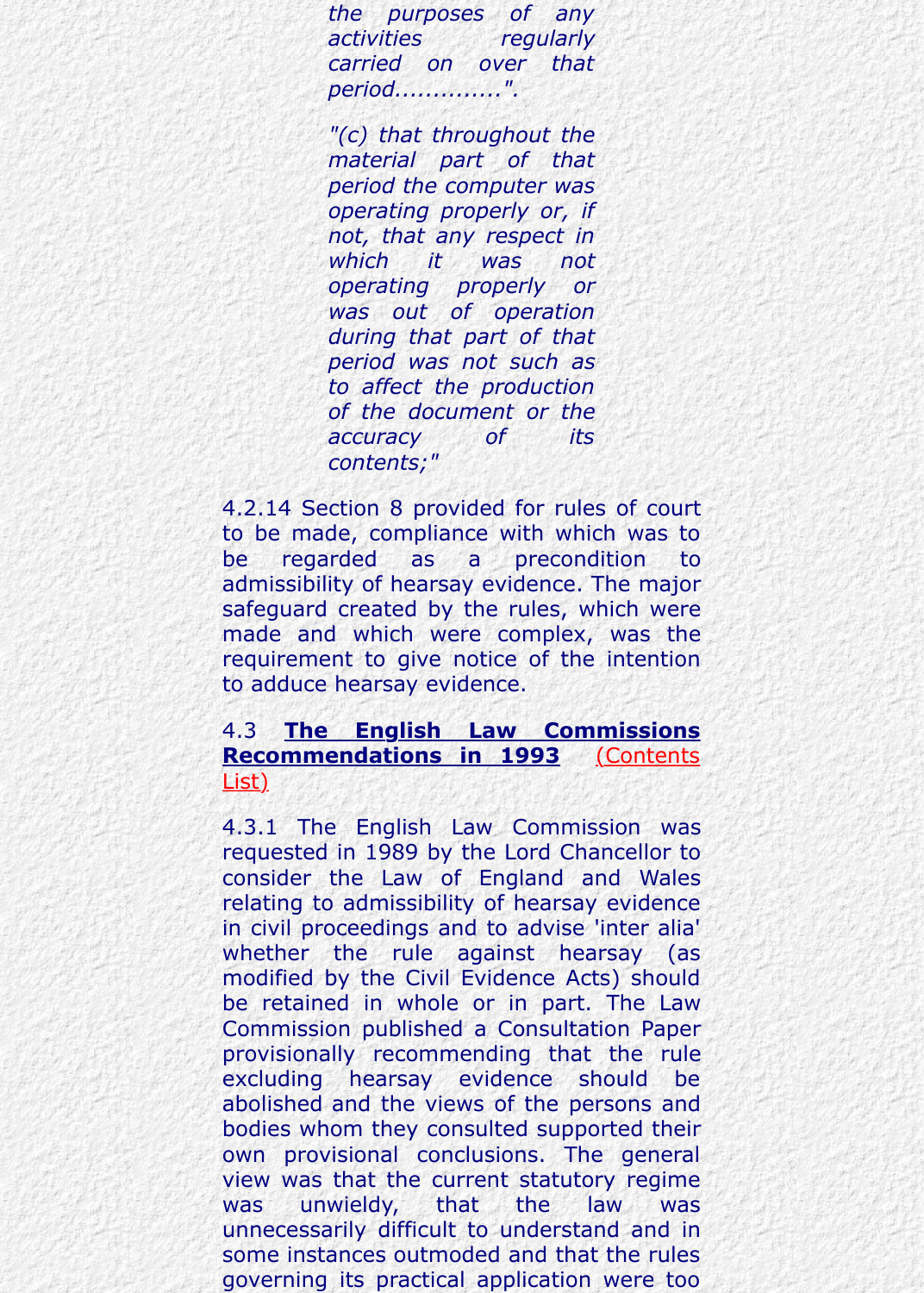is that litigation is conducted in a more open climate, with more emphasis upon identifying and refining the issues in advance which in turn gives parties less opportunity to take advantage of technical points at the trial stage.

adduced. Another part of this new approach to the control of the new approach to the control of the control of the control of the control of the control of the control of the control of the control of the control of the co

4.3.3 The English Law Commission was particularly impressed by comments from a number of judges and practitioners who were concerned that intelligent and rational witnesses and litigants were understandably confused by and dissatisfied with the existence of rules of evidence which sometimes operated to prevent them from giving evidence of matters which they rightly perceived as relevant and cogent.

4.3.4 Copies of the provisional conclusions of the English Law Commission which formed part of their Consultation Paper No. 117 and the Summary of Recommendations forming part of their Report presented to Parliament by the Lord High Chancellor are attached to the present Consultation Paper.

4.3.5 The English Law Commission's report and recommendations were presented to Parliament in September 1993 and as a result the Civil Evidence Act 1995 was enacted on the 8th November 1995, and came into force on 31st January 1997.

#### 4.4 **Civil Evidence Act 1995** (Contents List)

4.4.1 This Act repealed Part 1 Sections 1 to 10 of Civil Evidence Act 1968 which related to hearsay evidence. The main provisions in the 1995 Act are the following:-

*Section 1*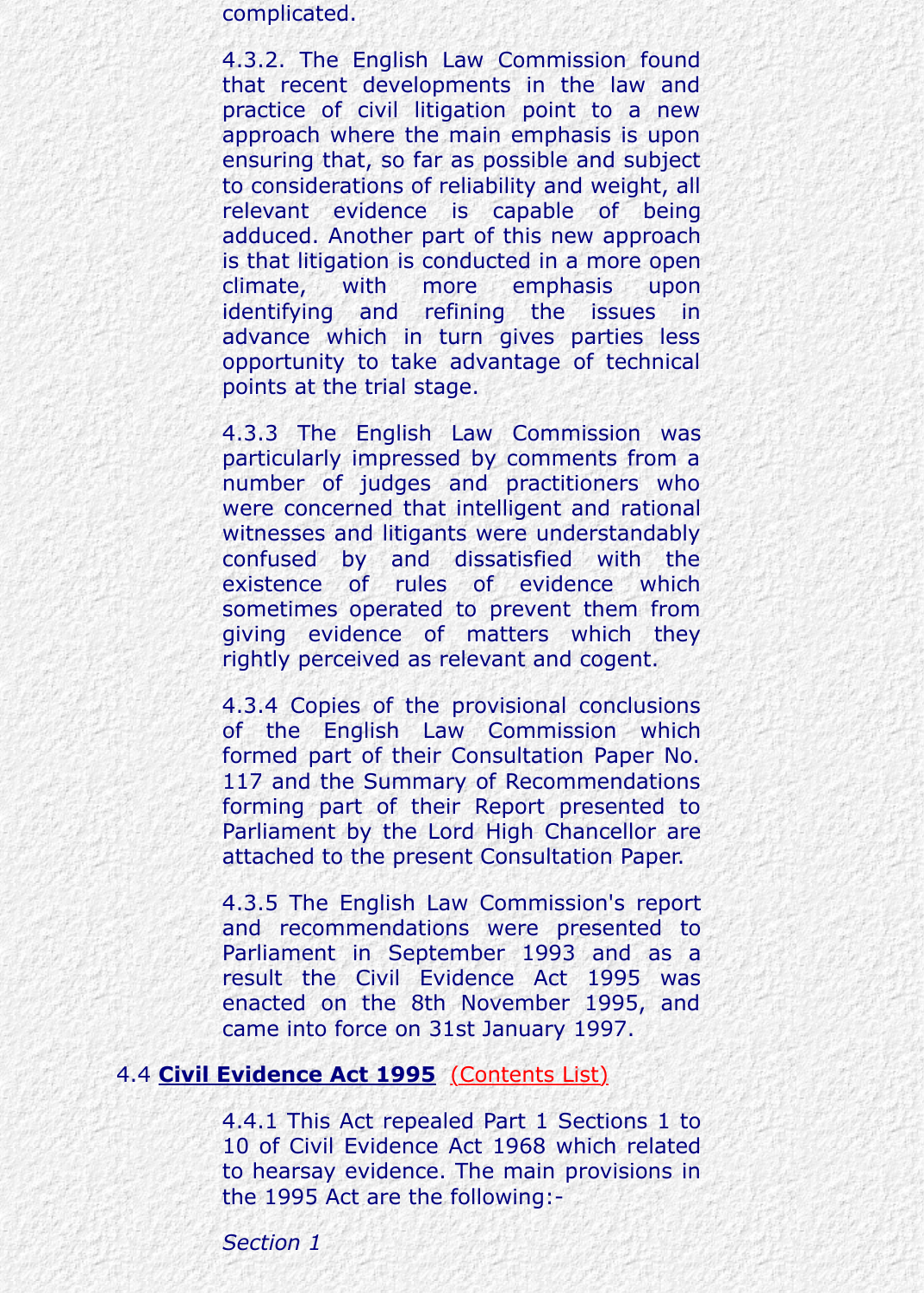*(1) In Civil proceedings evidence shall not be excluded on the* ground that it is hearsay*.*

*(2) In this Act -*

*(a) 'hearsay' means a statement made otherwise than by a person while giving oral evidence in the proceedings in which it is tendered as evidence of the matters stated; and*

*(b) references to hearsay include hearsay of whatever degree.*

4.4.2 Sections 2 to 5 go on to impose a number of safeguards in regard to the admissibility of hearsay evidence, such as requiring the party proposing to adduce the hearsay evidence to give notice to the other parties to the proceedings (Section 2), giving the other parties to the proceedings power to call the person who made the hearsay statement and cross examine him if not called by the party seeking to adduce his evidence (Section 3), setting out five factors to be taken into account by the Court in assessing the weight to be given to the hearsay evidence adduced (Section 4),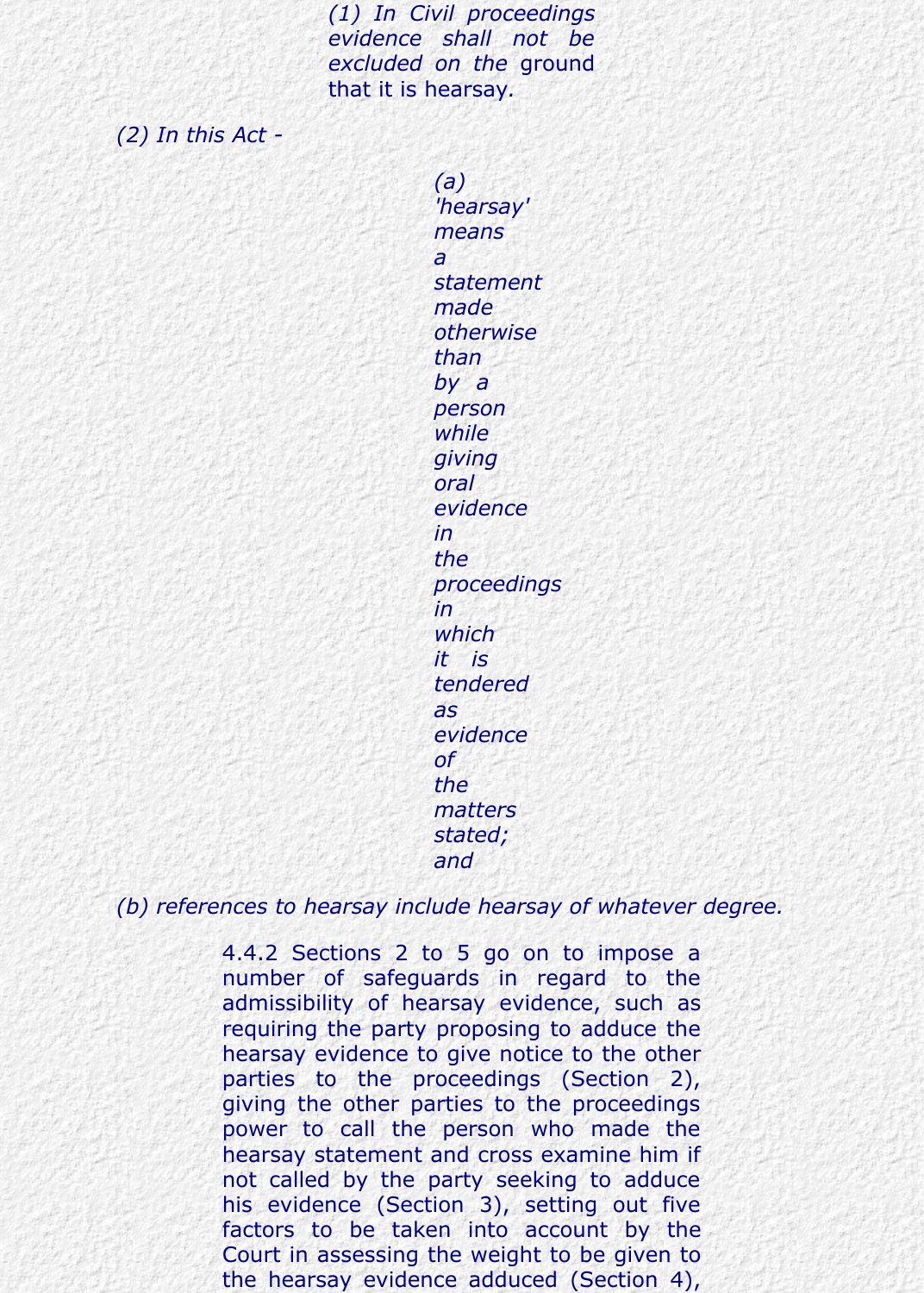and providing that hearsay evidence shall not be admitted if at the time it was made the maker was not competent (Section 5).

4.4.3 Of direct relevance to the question of the admissibility of computer generated/stored records set out above, is Section 8:

> *8.(1) where a statement contained in a document is admissible as evidence in civil proceedings, it may be proved -*

> *(a) by the production of that document, or*

> *(b) whether or not the document is still in existence, by the*

> > *production of a copy of that document or of the material part of it, authenticated in such manner as the court may approve.*

*8.(2) It is immaterial for this purpose how many removes there are between a copy and the original.*

4.4.4 In regard to the above, Section 13 contains the following definitions: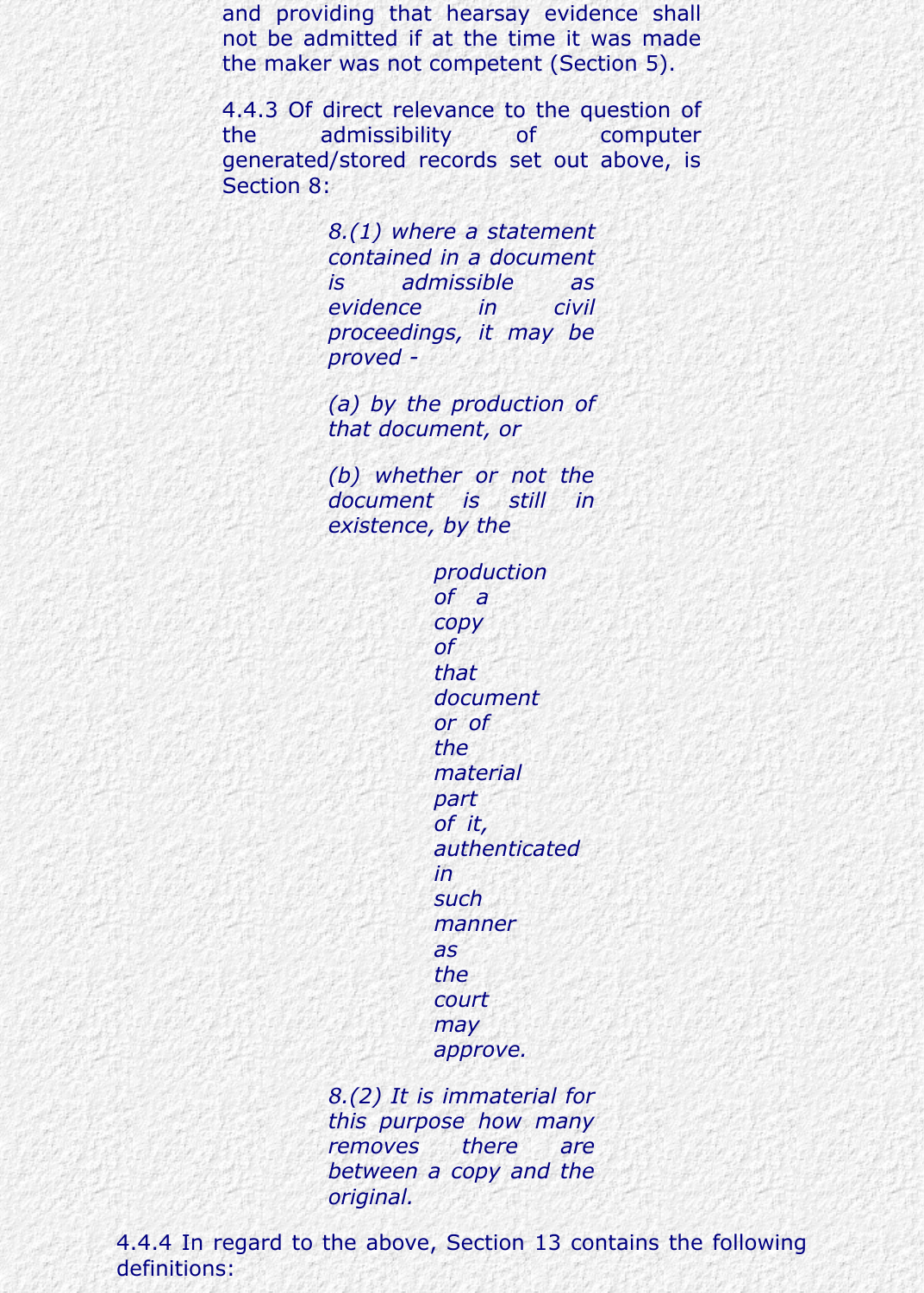"'*document' means anything in which information of any description is recorded, and 'copy' in relation to a document, means anything on to which*

*information recorded in the document has been copied, by whatever means and whether directly or indirectly;*

*'statement' means any representation of fact or opinion, however made."*

4.4.5 Consequently, the Civil Evidence Act 1995 removes the problems associated with the admissibility of documents 'scanned' into a computer and then reproduced, giving the Court discretion to determine the appropriate test for authentication of the document in the circumstances of each case.

4.4.6 The Civil Evidence Act 1995 goes on to state -

> 9.(1) *A document which is shown to form part of the records of a business or public authority may be received in evidence in civil proceedings without further proof.*

> 9.(2) *a document shall be taken to form part of the records of a business or public authority if there is produced to the court a certificate to that*

> *effect signed by an officer of the business or authority to which the records belong.*

*For this purpose -*

*(a) a document purporting to be*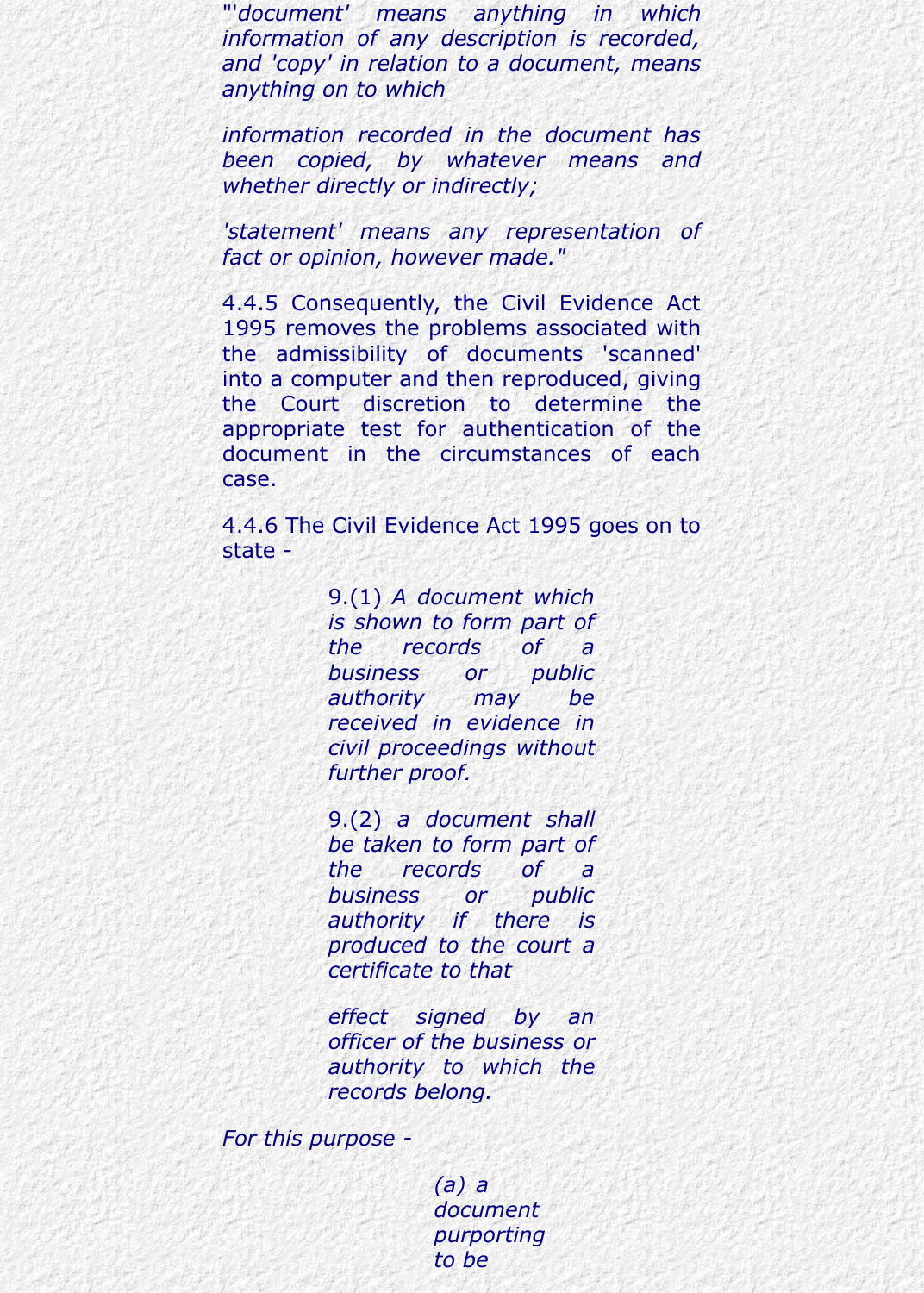*a certificate signed by an officer of a business or public authority shall be deemed to have been duly given by an officer and signed by him; and (b) a certificate shall be treated as signed by a person if it purports to bear a facsimile of his signature.*

9.(3) *The absence of an entry in the records of a business or public authority may be proved*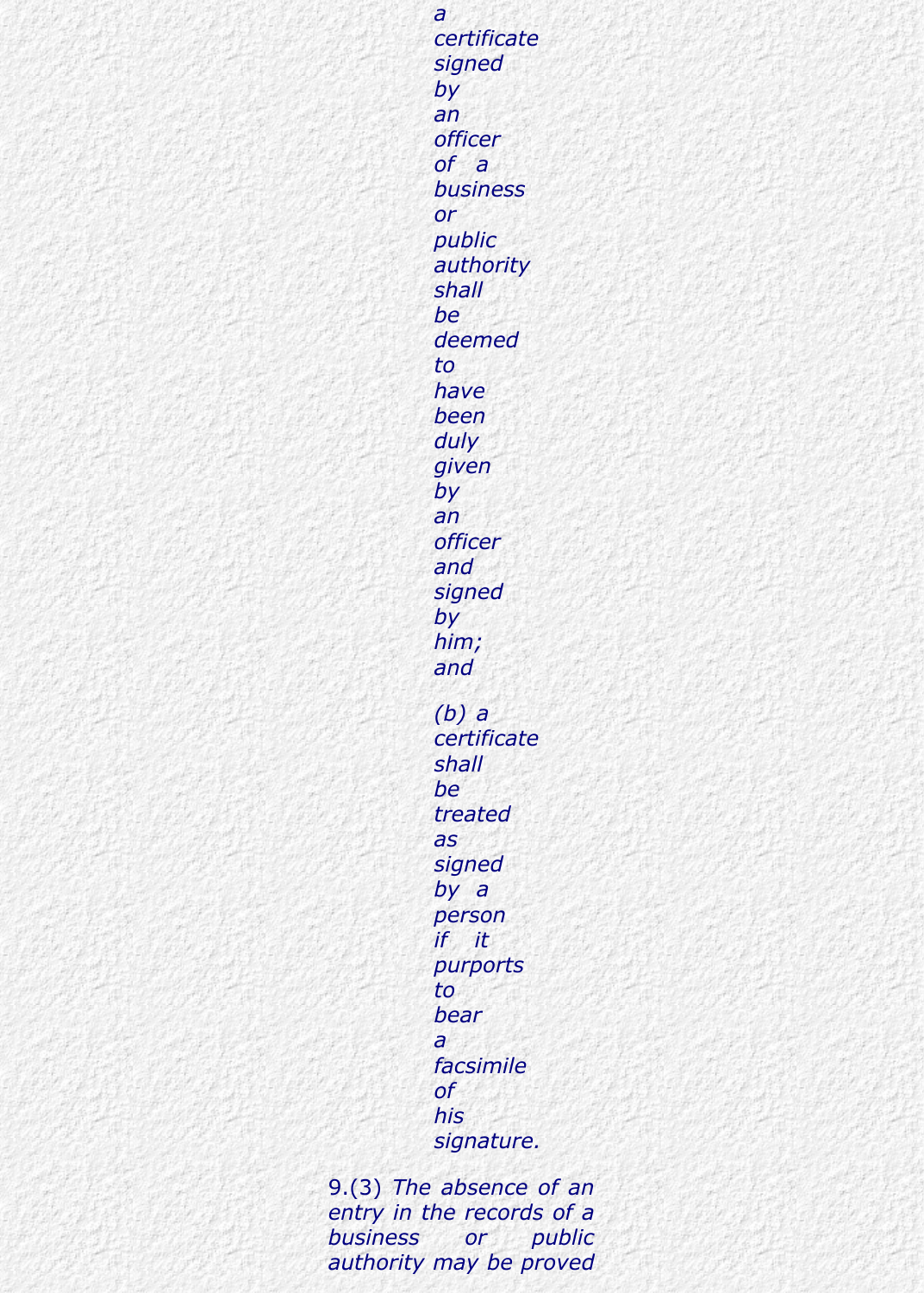*in civil proceedings by affidavit of an officer of the business or authority to which the records belong.*

9.(4) *In this section -*

*"records" means records in whatever form;*

*"business" includes any activity regularly carried out over a period of time, whether for profit or not, by any body (whether corporate of not) or by an individual;*

*"officer" includes any person occupying a responsible position in relation to the relevant activities of the business or public authority or in relation to its records; and*

*"public authority" includes any public or statutory undertaking, any government department and any person holding office under Her Majesty.*

9.(5) *The court may, having regard to the circumstances of the case, direct that all or any of the above provisions of this section do not apply in relation to a particular document or records, or description of documents or records.*

4.4.7 The effect of Section 9 is that records made in the course of business are admissible as evidence at the discretion of the Court. This is of particular significance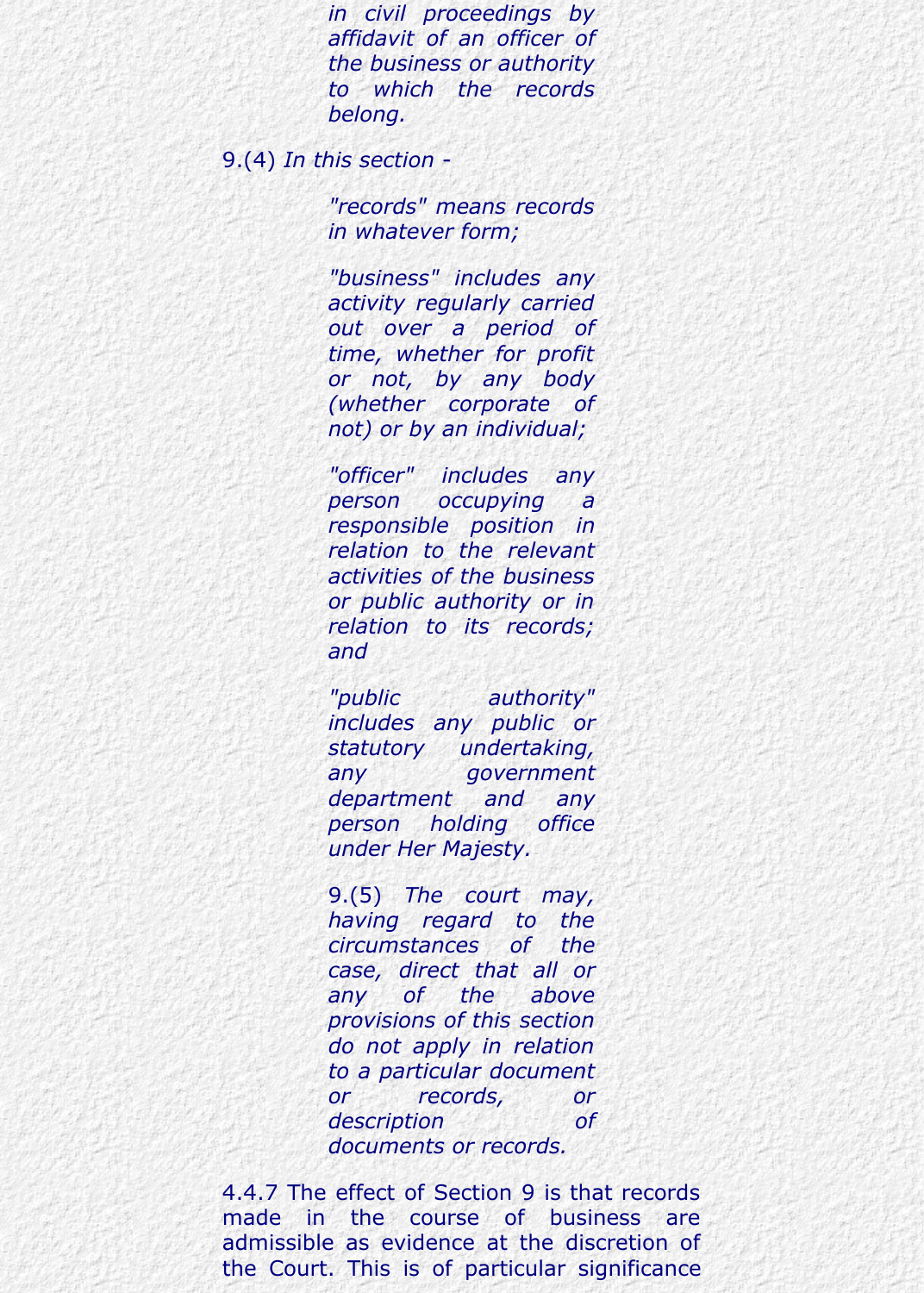as automatic computer record keeping systems are increasingly used.

4.4.8 Matters to be taken into consideration by the court in estimating the weight to be given to hearsay evidence are set out in Section 4:-

> (1) *In estimating the weight (if any) to be given to hearsay evidence in*

> *civil proceedings the court shall have regard to any circumstances from which any inference can reasonably be drawn as to the reliability or otherwise of the evidence.*

> (2) *Regard may be had, in particular, to the following*:-

> (a) *whether it would have been reasonable and practicable for the party by whom the evidence was adduced to have produced the maker of the original statement as a witness;*

> (b) *whether the original statement was made contemporaneously with the*

> *occurrence or existence of the matters stated;*

> (c) *whether the evidence involves multiple hearsay;*

(d) *whether any person involved had any motive to conceal or misrepresent matters;*

(e) *whether the original*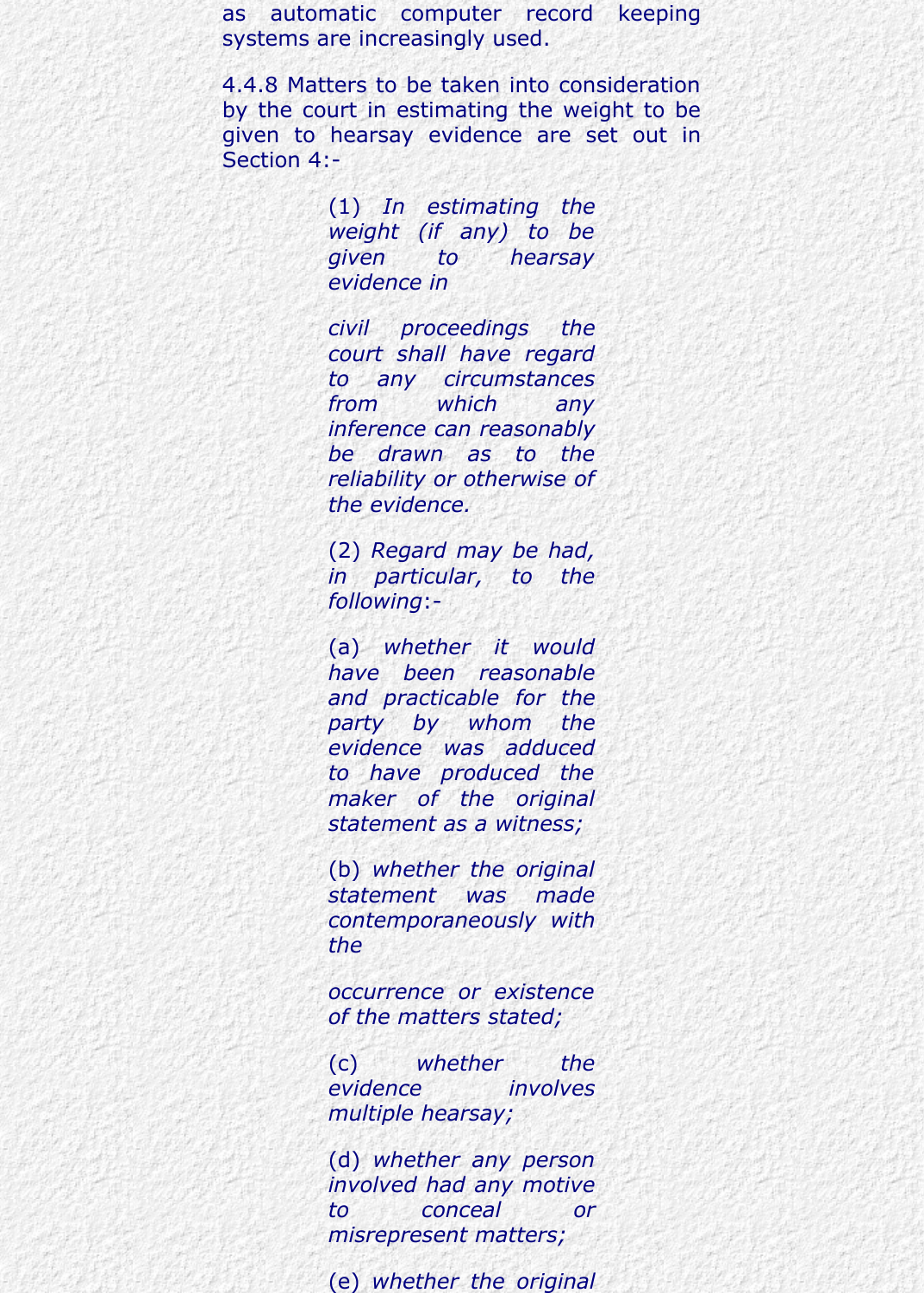*as hearsay are such as to suggest an attempt to prevent proper evaluation of its weight.*

5. **Conclusions and Recommendations** (Contents List)

5.1 There are a number of choices:-

1. make no changes.

2. introduce statutory reform along the lines of the UKs Civil Evidence Act 1968.

3. introduce statutory reform along the lines of the UKs Civil Evidence Act 1995.

introduce statutory reforms which do not abolish the hearsay rule but which nevertheless permit certain types of evidence, and particularly computer generated evidence, to be admissible as an exception to the hearsay rule and which follow rules partly based on the 1968 Act as modernised to meet current trends.

5.2. As the Royal Court has tended to look to English common law decisions on the question of evidence, and hearsay in particular, there may be advantages in running alongside the new English rules.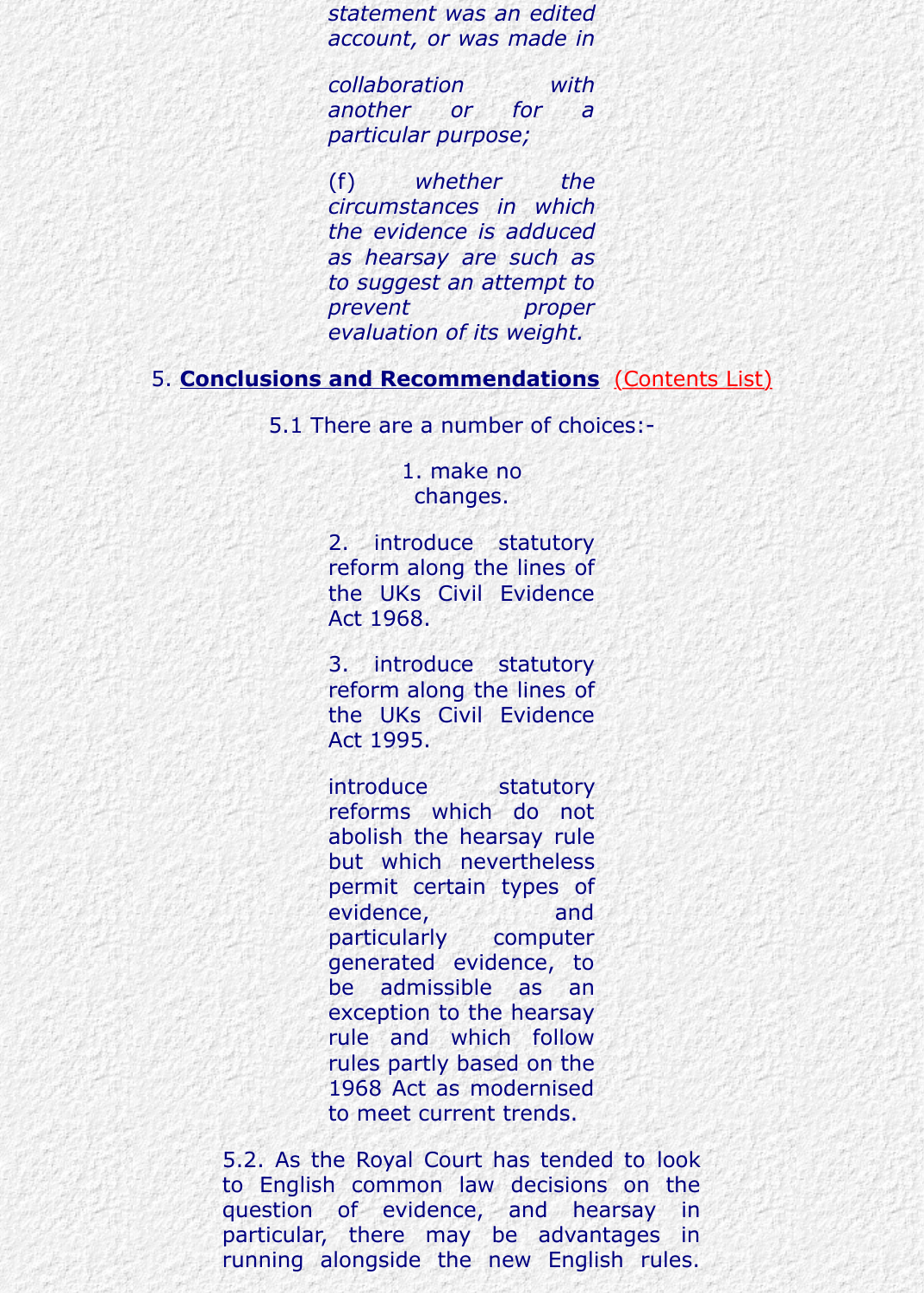(2) having the ability to consider judicial decisions based upon similar statutory wording;

professionals the control of the control and control and control and control and control and control and control and

(3) to facilitate a similar outcome to a case whether or not it has cross border aspects;

(4) avoiding the unpredictable by following the fourth choice stated above;

(5) speed of drafting and therefore implementation of a new law.

5.3 The provisional view of the Commission is that the hearsay rule in civil proceedings should be abolished by enacting legislation along the lines of the U.K. Civil Evidence Act,1995.

#### 6. **Questions for Consultation** (Contents List)

6.1 The purpose of this Consultation Paper is to put the issues in the public domain for comment and suggestions. Before making our final report, therefore, we invite responses from interested parties both generally upon the contents of this paper and, more particularly, upon the following questions:

> A. Should the common law position be amended to abolish the hearsay rule in civil proceedings?

> B. If so, should the provisions of the 1995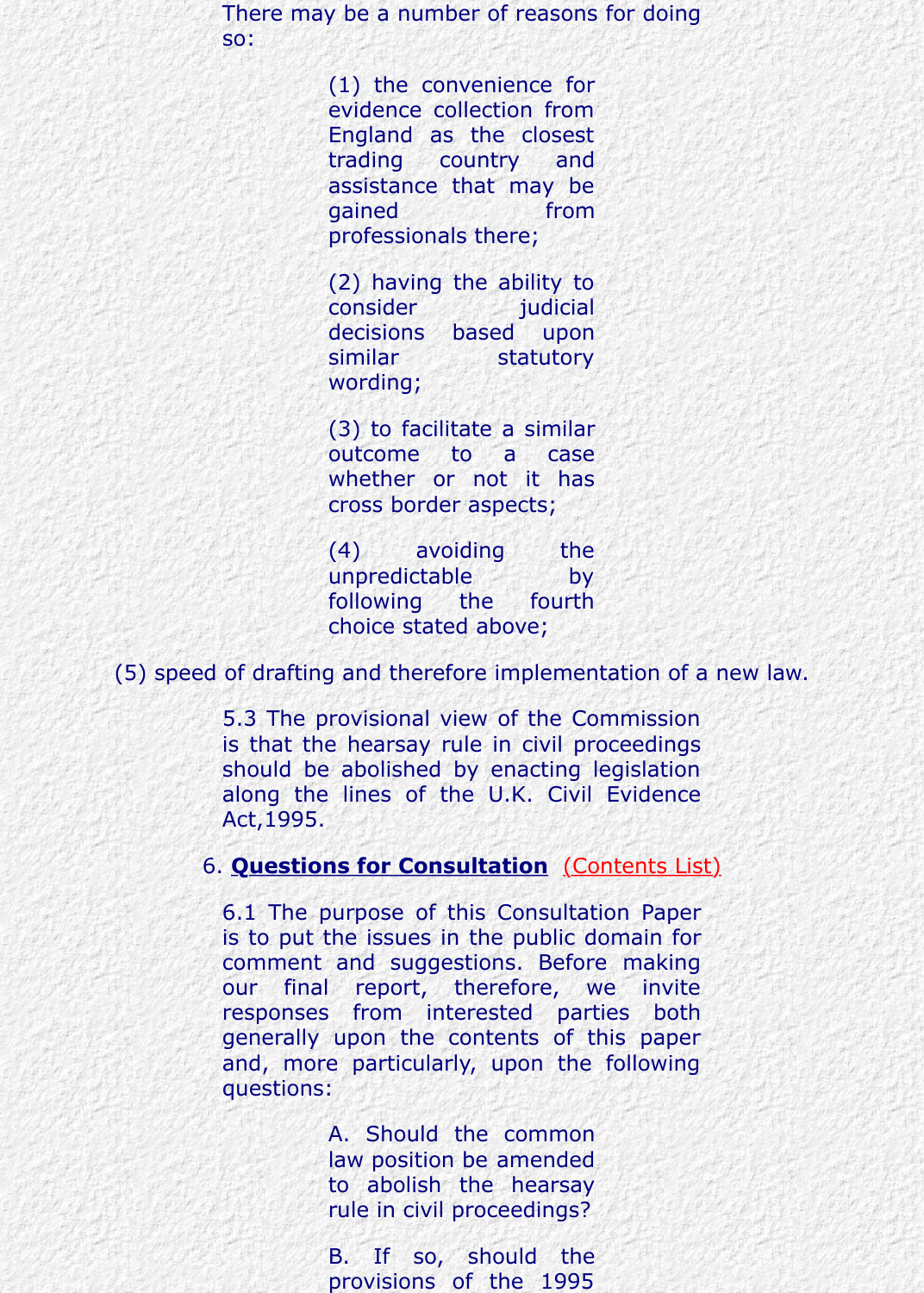UK Act be adopted and, if not, what should be adopted?

C. Alternatively should the provisions of the 1968 UK Act be adopted?

D. Is there any other approach which would be preferable?

Should the the Commissioners look at the hearsay rule in criminal proceedings generally?

Should the the Commissioners look at the hearsay rule only in certain categories of criminal proceedings: for instance financial fraud or wrongdoings with an international element which might affect the standing of the Island abroad?

Are correspondents aware of any particular difficulties which have arisen either in theory or in practice as a result of the 1968 or 1995 UK Acts?

Have correspondents, in the capacity of litigants, lawyers, witnesses or experts experienced difficulties or perhaps benefited as a result of the state of the current UK law in this area?

Can correspondents identify any foreseeable effects, whether good or adverse, from following any of the choices available to Jersey law